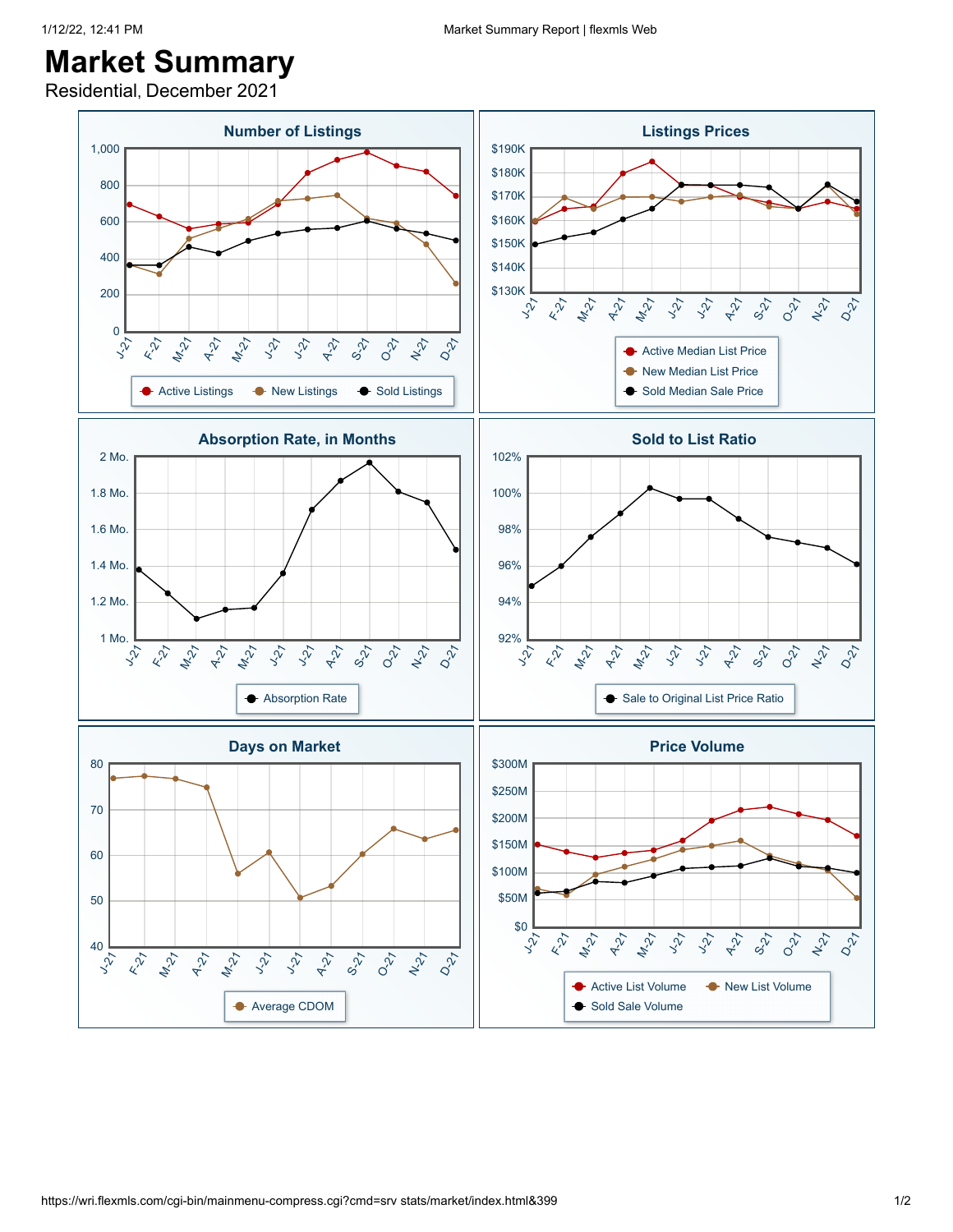| <b>Summary Statistics</b> |               |               |          |                 |                 |          |
|---------------------------|---------------|---------------|----------|-----------------|-----------------|----------|
|                           | <b>Dec-21</b> | <b>Dec-20</b> | % Chq    | <b>2021 YTD</b> | <b>2020 YTD</b> | $%$ Chg  |
| Absorption Rate           | 1.49          | 1.57          | $-5.10$  | 1.5             | 2.15            | $-30.23$ |
| Average List Price        | \$225.404     | \$214.773     | 4.95     | \$203.263       | \$183.117       | 11.00    |
| Median List Price         | \$165,000     | \$154.800     | 6.59     | \$169.000       | \$149.900       | 12.74    |
| Average Sale Price        | \$199.203     | \$183.351     | 8.65     | \$193.912       | \$172.694       | 12.29    |
| Median Sale Price         | \$168,000     | \$154.500     | 8.74     | \$166.500       | \$147.252       | 13.07    |
| Average CDOM              | 65            | 77            | $-15.58$ | N/A             | N/A             | N/A      |
| Median CDOM               | 55            | 57            | $-3.51$  | 49              | 57              | $-14.04$ |

| <b>Sold Listings</b> |      |            |         |      |                     |         |                 | <b>Pending Listings</b> |            |         |      |                     |         |
|----------------------|------|------------|---------|------|---------------------|---------|-----------------|-------------------------|------------|---------|------|---------------------|---------|
|                      |      | This Month |         |      | <b>Year to Date</b> |         |                 |                         | This Month |         |      | <b>Year to Date</b> |         |
|                      | 2021 | 2020       | % Chg   | 2021 | 2020                | % Chg   |                 | 2021                    | 2020       | % Chg   | 2021 | 2020                | % Chg   |
| 0-29,999             | 5    | 8          | $-37.5$ | 79   | 211                 | $-62.6$ | 0-29,999        | 3                       | 4          | $-25.0$ | 72   | 191                 | $-62.3$ |
| 30,000-39,999        | 3    | 11         | $-72.7$ | 82   | 129                 | $-36.4$ | 30,000-39,999   | 6                       | 8          | $-25.0$ | 72   | 131                 | $-45.0$ |
| 40,000-49,999        | 17   | 9          | 88.9    | 91   | 125                 | $-27.2$ | 40,000-49,999   | 5                       | 12         | $-58.3$ | 88   | 136                 | $-35.3$ |
| 50,000-59,999        | 12   | 10         | 20.0    | 124  | 173                 | $-28.3$ | 50,000-59,999   | 3                       | 8          | $-62.5$ | 100  | 157                 | $-36.3$ |
| 60,000-69,999        | 12   | 13         | $-7.7$  | 124  | 167                 | $-25.7$ | 60,000-69,999   | 13                      | 11         | 18.2    | 132  | 188                 | -29.8   |
| 70,000-79,999        | 13   | 19         | $-31.6$ | 149  | 211                 | $-29.4$ | 70,000-79,999   |                         | 16         | $-56.2$ | 161  | 229                 | $-29.7$ |
| 80,000-89,999        | 13   | 30         | $-56.7$ | 190  | 250                 | $-24.0$ | 80,000-89,999   | 15                      | 16         | $-6.2$  | 212  | 244                 | $-13.1$ |
| 90,000-99,999        | 19   | 25         | $-24.0$ | 202  | 253                 | $-20.2$ | 90,000-99,999   | 14                      | 15         | $-6.7$  | 230  | 281                 | $-18.1$ |
| 100,000-119,999      | 37   | 45         | $-17.8$ | 464  | 552                 | $-15.9$ | 100,000-119,999 | 21                      | 31         | $-32.3$ | 448  | 552                 | $-18.8$ |
| 120,000-139,999      | 47   | 64         | $-26.6$ | 644  | 741                 | $-13.1$ | 120,000-139,999 | 39                      | 52         | $-25.0$ | 668  | 780                 | $-14.4$ |
| 140,000-159,999      | 54   | 46         | 17.4    | 623  | 551                 | 13.1    | 140,000-159,999 | 37                      | 41         | $-9.8$  | 612  | 581                 | 5.3     |
| 160,000-179,999      | 39   | 38         | 2.6     | 561  | 492                 | 14.0    | 160,000-179,999 | 30                      | 33         | $-9.1$  | 578  | 501                 | 15.4    |
| 180,000-199,999      | 43   | 35         | 22.9    | 470  | 370                 | 27.0    | 180,000-199,999 | 36                      | 19         | 89.5    | 481  | 379                 | 26.9    |
| 200,000-249,999      | 62   | 52         | 19.2    | 795  | 632                 | 25.8    | 200,000-249,999 | 39                      | 49         | $-20.4$ | 741  | 652                 | 13.7    |
| 250,000-299,999      | 51   | 46         | 10.9    | 525  | 521                 | 0.8     | 250,000-299,999 | 32                      | 28         | 14.3    | 518  | 526                 | $-1.5$  |
| 300,000-399,999      | 30   | 48         | $-37.5$ | 511  | 464                 | 10.1    | 300,000-399,999 | 27                      | 24         | 12.5    | 520  | 467                 | 11.3    |
| 400,000-499,999      | 23   | 10         | 130.0   | 206  | 115                 | 79.1    | 400,000-499,999 | 14                      | 11         | 27.3    | 193  | 133                 | 45.1    |
| 500,000+             | 17   | 14         | 21.4    | 147  | 96                  | 53.1    | $500,000+$      | 9                       | 4          | 125.0   | 159  | 103                 | 54.4    |
| Totals               | 497  | 523        | $-5.0$  | 5987 | 6053                | $-1.1$  | Totals          | 350                     | 382        | $-8.4$  | 5985 | 6231                | $-3.9$  |

|                 | <b>Active Listings</b> |                   |         |      |                     |         |                 | <b>New Listings</b> |            |         |      |                     |         |
|-----------------|------------------------|-------------------|---------|------|---------------------|---------|-----------------|---------------------|------------|---------|------|---------------------|---------|
|                 |                        | <b>This Month</b> |         |      | <b>Year to Date</b> |         |                 |                     | This Month |         |      | <b>Year to Date</b> |         |
|                 | 2021                   | 2020              | % Chg   | 2021 | 2020                | % Chg   |                 | 2021                | 2020       | % Chg   | 2021 | 2020                | % Chg   |
| 0-29,999        | 3                      | 8                 | $-62.5$ | 96   | 239                 | $-59.8$ | 0-29,999        | 3                   | 5          | $-40.0$ | 88   | 184                 | $-52.2$ |
| 30,000-39,999   |                        | 18                | $-61.1$ | 86   | 170                 | $-49.4$ | 30,000-39,999   | 4                   |            | $-42.9$ | 74   | 132                 | $-43.9$ |
| 40,000-49,999   | 13                     | 21                | $-38.1$ | 120  | 184                 | $-34.8$ | 40,000-49,999   | 2                   | 9          | $-77.8$ | 104  | 139                 | $-25.2$ |
| 50,000-59,999   | 12                     | 33                | -63.6   | 131  | 223                 | $-41.3$ | 50,000-59,999   |                     | 5          | 40.0    | 104  | 170                 | $-38.8$ |
| 60,000-69,999   | 26                     | 30                | $-13.3$ | 174  | 247                 | -29.6   | 60,000-69,999   | 6                   | 12         | $-50.0$ | 145  | 185                 | $-21.6$ |
| 70,000-79,999   | 23                     | 37                | $-37.8$ | 208  | 308                 | $-32.5$ | 70,000-79,999   | 10                  | 13         | $-23.1$ | 173  | 237                 | $-27.0$ |
| 80,000-89,999   | 32                     | 36                | $-11.1$ | 258  | 320                 | $-19.4$ | 80,000-89,999   |                     | 19         | $-63.2$ | 224  | 256                 | $-12.5$ |
| 90,000-99,999   | 38                     | 37                | 2.7     | 276  | 339                 | $-18.6$ | 90,000-99,999   | 9                   | 14         | $-35.7$ | 245  | 276                 | $-11.2$ |
| 100,000-119,999 | 44                     | 56                | $-21.4$ | 531  | 649                 | $-18.2$ | 100,000-119,999 | 20                  | 21         | $-4.8$  | 485  | 526                 | $-7.8$  |
| 120,000-139,999 | 91                     | 74                | 23.0    | 794  | 887                 | $-10.5$ | 120,000-139,999 | 36                  | 41         | $-12.2$ | 738  | 779                 | $-5.3$  |
| 140,000-159,999 | 75                     | 64                | 17.2    | 722  | 682                 | 5.9     | 140,000-159,999 | 24                  | 30         | $-20.0$ | 661  | 593                 | 11.5    |
| 160,000-179,999 | 50                     | 52                | $-3.8$  | 664  | 616                 | 7.8     | 160,000-179,999 | 30                  | 32         | $-6.2$  | 614  | 513                 | 19.7    |
| 180,000-199,999 | 63                     | 33                | 90.9    | 558  | 474                 | 17.7    | 180,000-199,999 | 24                  | 23         | 4.3     | 523  | 391                 | 33.8    |
| 200,000-249,999 | 95                     | 85                | 11.8    | 878  | 810                 | 8.4     | 200,000-249,999 | 25                  | 48         | $-47.9$ | 806  | 698                 | 15.5    |
| 250,000-299,999 | 45                     | 54                | $-16.7$ | 593  | 635                 | $-6.6$  | 250,000-299,999 | 17                  | 22         | $-22.7$ | 542  | 541                 | 0.2     |
| 300,000-399,999 | 68                     | 71                | $-4.2$  | 639  | 604                 | 5.8     | 300,000-399,999 | 24                  | 15         | 60.0    | 578  | 506                 | 14.2    |
| 400,000-499,999 | 36                     | 26                | 38.5    | 251  | 186                 | 34.9    | 400,000-499,999 | 8                   | 6          | 33.3    | 229  | 141                 | 62.4    |
| 500,000+        | 26                     | 45                | -42.2   | 230  | 190                 | 21.1    | 500,000+        | 6                   | 3          | 100.0   | 188  | 139                 | 35.3    |
| Totals          | 747                    | 780               | $-4.2$  | 7209 | 7763                | $-7.1$  | Totals          | 262                 | 325        | $-19.4$ | 6521 | 6406                | 1.8     |

Information is deemed to be reliable, but is not guaranteed. © 2022 [MLS](http://www.wristinc.com/) and [FBS.](http://www.flexmls.com/copyright_notice.html?2) Prepared by Stan Hartke on Wednesday, January 12, 2022 12:41 PM.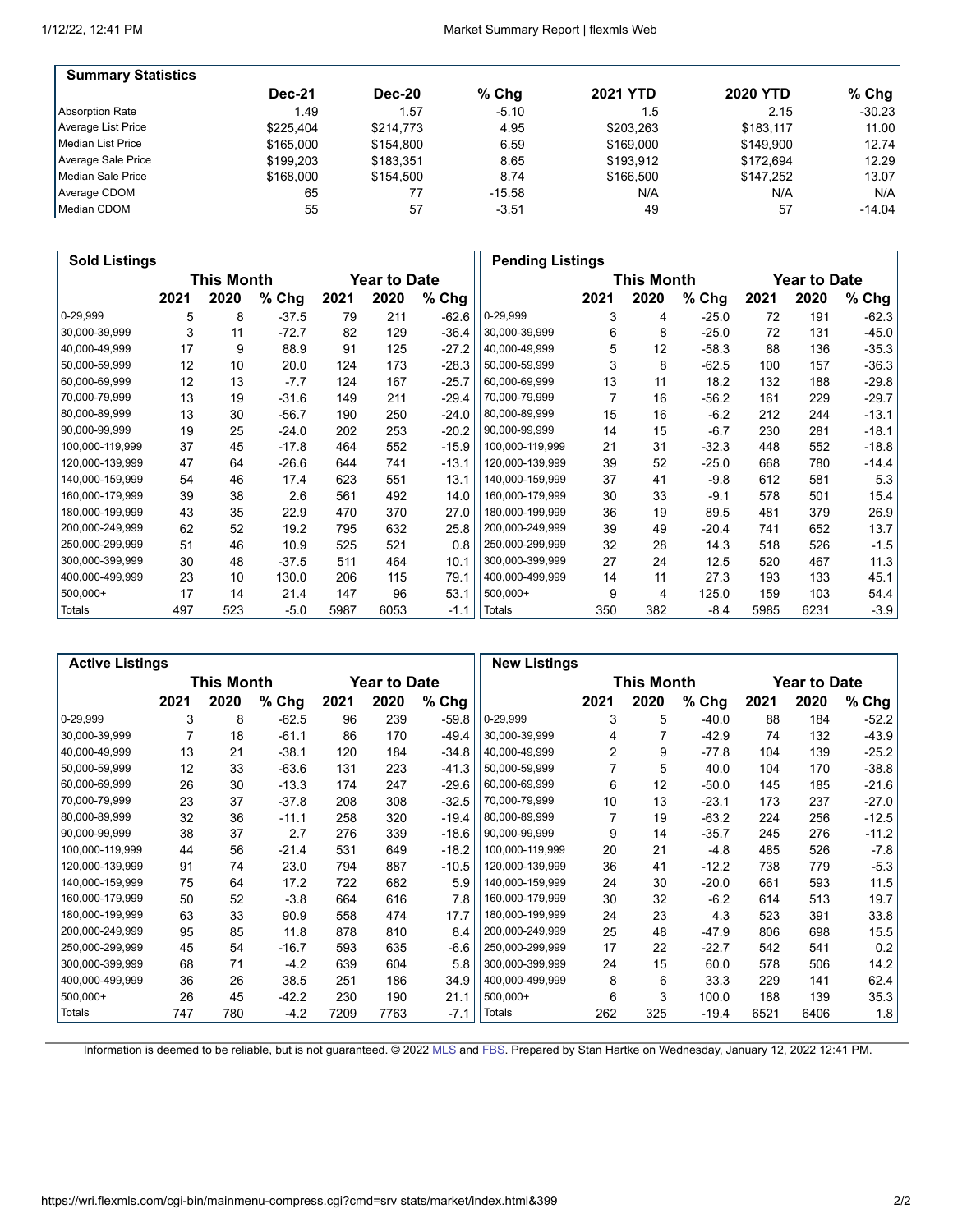Auglaize Residential, December 2021

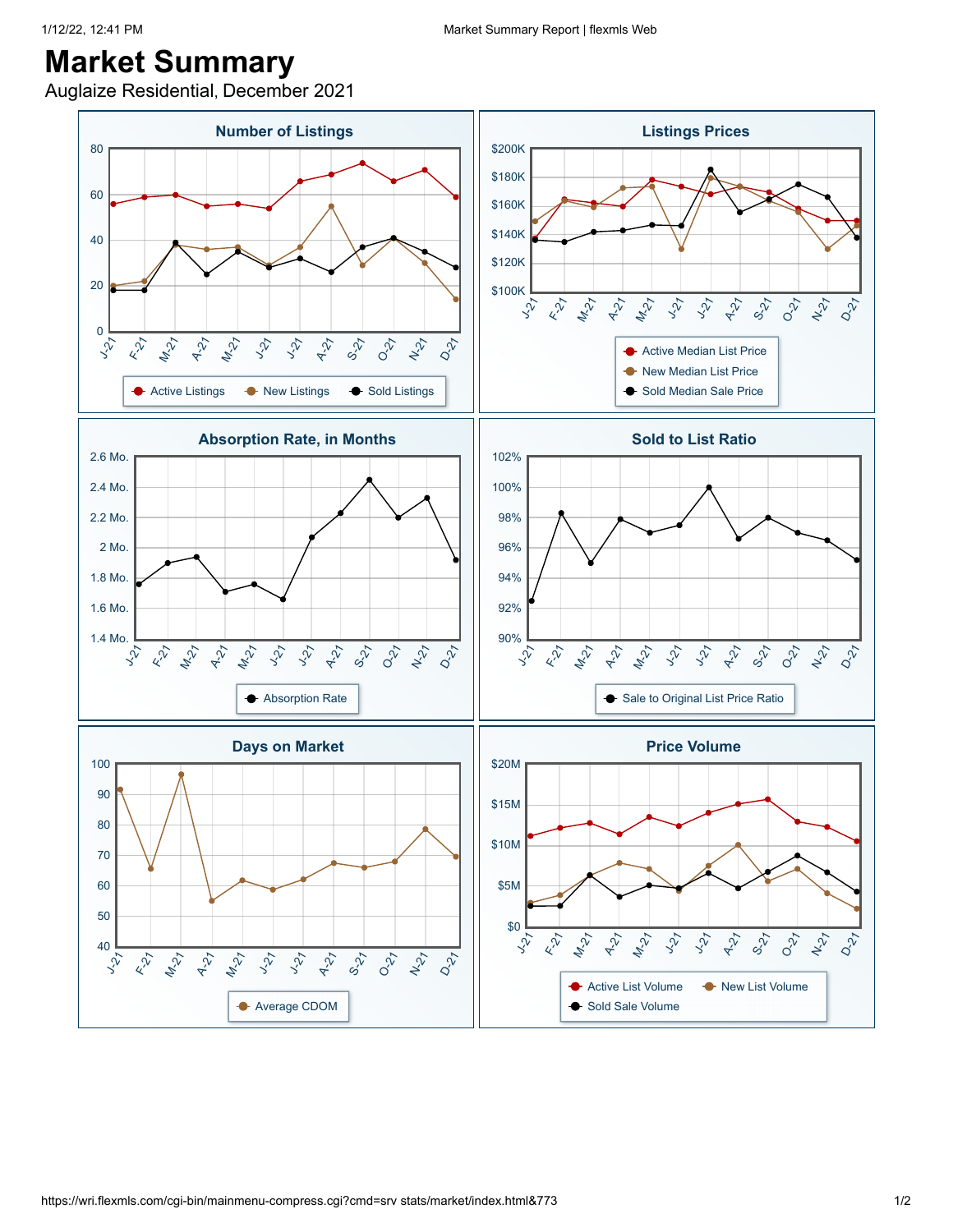| <b>Summary Statistics</b> |               |               |          |                 |                 |          |
|---------------------------|---------------|---------------|----------|-----------------|-----------------|----------|
|                           | <b>Dec-21</b> | <b>Dec-20</b> | $%$ Chq  | <b>2021 YTD</b> | <b>2020 YTD</b> | $%$ Chg  |
| Absorption Rate           | 1.92          | 1.81          | 6.08     | 1.99            | 2.83            | $-29.68$ |
| Average List Price        | \$178.667     | \$196.664     | $-9.15$  | \$180.800       | \$173.118       | 4.44     |
| Median List Price         | \$149.900     | \$134.900     | 11.12    | \$159.400       | \$142.900       | 11.55    |
| Average Sale Price        | \$153,800     | \$173,878     | $-11.55$ | \$173,346       | \$160.452       | 8.04     |
| Median Sale Price         | \$137.900     | \$155,000     | $-11.03$ | \$155,000       | \$142.950       | 8.43     |
| Average CDOM              | 69            | 93            | $-25.81$ | 70              | 100             | $-30.00$ |
| Median CDOM               | 55            | 59            | $-6.78$  | 51              | 66              | $-22.73$ |

| <b>Sold Listings</b> |                |                   |          |      |                     |         |                 | <b>Pending Listings</b> |            |          |      |                     |          |
|----------------------|----------------|-------------------|----------|------|---------------------|---------|-----------------|-------------------------|------------|----------|------|---------------------|----------|
|                      |                | <b>This Month</b> |          |      | <b>Year to Date</b> |         |                 |                         | This Month |          |      | <b>Year to Date</b> |          |
|                      | 2021           | 2020              | % Chg    | 2021 | 2020                | % Chg   |                 | 2021                    | 2020       | $%$ Chg  | 2021 | 2020                | $%$ Chg  |
| 0-29,999             |                | 0                 | N/A      | 3    | 8                   | $-62.5$ | 0-29,999        | 0                       |            | $-100.0$ | 2    | 8                   | $-75.0$  |
| 30,000-39,999        |                |                   | $-100.0$ | 2    | 4                   | $-50.0$ | 30,000-39,999   |                         | 0          | 0.0      |      | 3                   | 0.0      |
| 40,000-49,999        | 0              |                   | $-100.0$ | 2    | 4                   | $-50.0$ | 40,000-49,999   | <sup>0</sup>            |            | $-100.0$ |      | 2                   | $-50.0$  |
| 50,000-59,999        | 2              | 0                 | N/A      | 8    |                     | 14.3    | 50,000-59,999   |                         | 0          | 0.0      | 4    |                     | $-42.9$  |
| 60,000-69,999        |                | 0                 | 0.0      |      | 5                   | 40.0    | 60,000-69,999   |                         | 2          | $-50.0$  |      | 9                   | $-22.2$  |
| 70,000-79,999        | 0              | 3                 | $-100.0$ |      | 17                  | $-58.8$ | 70,000-79,999   |                         | 2          | $-50.0$  | 10   | 12                  | $-16.7$  |
| 80,000-89,999        | 2              |                   | 100.0    | 18   | 17                  | 5.9     | 80,000-89,999   |                         | $\Omega$   | N/A      | 13   | 20                  | $-35.0$  |
| 90,000-99,999        | 2              | 0                 | N/A      | 12   | 10                  | 20.0    | 90,000-99,999   |                         |            | 200.0    | 20   | 14                  | 42.9     |
| 100,000-119,999      | $\overline{2}$ | 2                 | 0.0      | 40   | 57                  | $-29.8$ | 100,000-119,999 |                         | 2          | 50.0     | 34   | 54                  | $-37.0$  |
| 120,000-139,999      | 6              | 5                 | 20.0     | 50   | 50                  | 0.0     | 120,000-139,999 | 4                       | 6          | $-33.3$  | 44   | 57                  | $-22.8$  |
| 140,000-159,999      | 2              | 6                 | $-66.7$  | 44   | 64                  | $-31.2$ | 140,000-159,999 | $\Omega$                | 5          | $-100.0$ | 48   | 60                  | $-20.0$  |
| 160,000-179,999      | $\overline{2}$ | 2                 | 0.0      | 42   | 29                  | 44.8    | 160,000-179,999 | 2                       | 2          | 0.0      | 43   | 25                  | 72.0     |
| 180,000-199,999      | $\overline{2}$ |                   | 100.0    | 34   | 22                  | 54.5    | 180,000-199,999 | $\overline{2}$          |            | 100.0    | 40   | 26                  | 53.8     |
| 200,000-249,999      | 3              | 6                 | $-50.0$  | 49   | 32                  | 53.1    | 200,000-249,999 | $\Omega$                | 3          | $-100.0$ | 41   | 33                  | 24.2     |
| 250,000-299,999      | 4              | 4                 | 0.0      | 18   | 28                  | $-35.7$ | 250,000-299,999 | 2                       | 0          | N/A      | 16   | 23                  | $-30.4$  |
| 300,000-399,999      | 0              | $\overline{2}$    | $-100.0$ | 16   | 21                  | $-23.8$ | 300,000-399,999 | 0                       | 0          | 0.0      | 18   | 25                  | $-28.0$  |
| 400,000-499,999      | 0              |                   | $-100.0$ | 2    | 5                   | $-60.0$ | 400,000-499,999 | <sup>0</sup>            |            | $-100.0$ | 0    | 5                   | $-100.0$ |
| 500,000+             | 0              | 0                 | 0.0      | 8    | 2                   | 300.0   | $500,000+$      |                         | 0          | 0.0      | 8    | 2                   | 300.0    |
| Totals               | 28             | 35                | $-20.0$  | 362  | 382                 | $-5.2$  | Totals          | 19                      | 27         | -29.6    | 352  | 385                 | $-8.6$   |

|                 | <b>Active Listings</b> |                   |          |      |                     |         |                 | <b>New Listings</b> |                   |          |      |                     |         |
|-----------------|------------------------|-------------------|----------|------|---------------------|---------|-----------------|---------------------|-------------------|----------|------|---------------------|---------|
|                 |                        | <b>This Month</b> |          |      | <b>Year to Date</b> |         |                 |                     | <b>This Month</b> |          |      | <b>Year to Date</b> |         |
|                 | 2021                   | 2020              | $%$ Chg  | 2021 | 2020                | $%$ Chg |                 | 2021                | 2020              | % Chg    | 2021 | 2020                | $%$ Chg |
| 0-29,999        | 0                      | 0                 | 0.0      | 2    | 9                   | $-77.8$ | 0-29,999        | 0                   | $\Omega$          | 0.0      |      | 5                   | $-60.0$ |
| 30,000-39,999   |                        |                   | $-100.0$ | 3    | 4                   | $-25.0$ | 30,000-39,999   |                     |                   | $-100.0$ | 2    | 4                   | $-50.0$ |
| 40,000-49,999   |                        | 0                 | N/A      | 3    | 3                   | 0.0     | 40,000-49,999   | <sup>0</sup>        |                   | $-100.0$ | 3    | 2                   | 50.0    |
| 50,000-59,999   |                        |                   | 0.0      | 5    | 10                  | $-50.0$ | 50,000-59,999   |                     |                   | 0.0      | 4    | 10                  | $-60.0$ |
| 60,000-69,999   |                        | 3                 | $-100.0$ | 8    | 15                  | $-46.7$ | 60,000-69,999   |                     |                   | $-100.0$ | 5    | 12                  | $-58.3$ |
| 70,000-79,999   |                        |                   | 0.0      | 11   | 15                  | $-26.7$ | 70,000-79,999   | <sup>0</sup>        | $\overline{2}$    | $-100.0$ | 10   | 11                  | $-9.1$  |
| 80,000-89,999   | 3                      | 5                 | -40.0    | 20   | 27                  | $-25.9$ | 80,000-89,999   |                     |                   | $-100.0$ | 15   | 22                  | -31.8   |
| 90,000-99,999   | 8                      | 5                 | 60.0     | 28   | 21                  | 33.3    | 90,000-99,999   |                     | 2                 | $-50.0$  | 24   | 16                  | 50.0    |
| 100,000-119,999 | 4                      | 9                 | $-55.6$  | 43   | 69                  | $-37.7$ | 100,000-119,999 | 2                   | $\overline{2}$    | 0.0      | 34   | 55                  | $-38.2$ |
| 120,000-139,999 | 10                     | 5                 | 100.0    | 58   | 69                  | $-15.9$ | 120,000-139,999 | 4                   | 3                 | 33.3     | 54   | 61                  | $-11.5$ |
| 140,000-159,999 | 6                      | 6                 | 0.0      | 56   | 67                  | $-16.4$ | 140,000-159,999 | 2                   |                   | 100.0    | 51   | 59                  | $-13.6$ |
| 160,000-179,999 | 7                      | 3                 | 133.3    | 50   | 32                  | 56.3    | 160,000-179,999 |                     | 3                 | $-66.7$  | 46   | 29                  | 58.6    |
| 180,000-199,999 | 6                      | 6                 | 0.0      | 48   | 36                  | 33.3    | 180,000-199,999 | 2                   | 2                 | 0.0      | 42   | 26                  | 61.5    |
| 200,000-249,999 | 3                      | 3                 | 0.0      | 48   | 42                  | 14.3    | 200,000-249,999 | 2                   | 2                 | 0.0      | 45   | 29                  | 55.2    |
| 250,000-299,999 |                        |                   | 300.0    | 20   | 31                  | $-35.5$ | 250,000-299,999 |                     | 0                 | 0.0      | 19   | 23                  | $-17.4$ |
| 300,000-399,999 |                        |                   | 0.0      | 22   | 29                  | $-24.1$ | 300,000-399,999 | 0                   | 0                 | 0.0      | 21   | 20                  | 5.0     |
| 400,000-499,999 | 3                      | 2                 | 50.0     | 6    | 8                   | $-25.0$ | 400,000-499,999 | 0                   | $\Omega$          | 0.0      | 4    | 2                   | 100.0   |
| 500,000+        |                        | 5                 | $-80.0$  | 12   | 10                  | 20.0    | $500,000+$      | <sup>0</sup>        | $\Omega$          | 0.0      |      |                     | 0.0     |
| Totals          | 59                     | 57                | 3.5      | 443  | 497                 | $-10.9$ | Totals          | 14                  | 21                | $-33.3$  | 388  | 393                 | $-1.3$  |

Information is deemed to be reliable, but is not guaranteed. © 2022 [MLS](http://www.wristinc.com/) and [FBS.](http://www.flexmls.com/copyright_notice.html?2) Prepared by Stan Hartke on Wednesday, January 12, 2022 12:41 PM.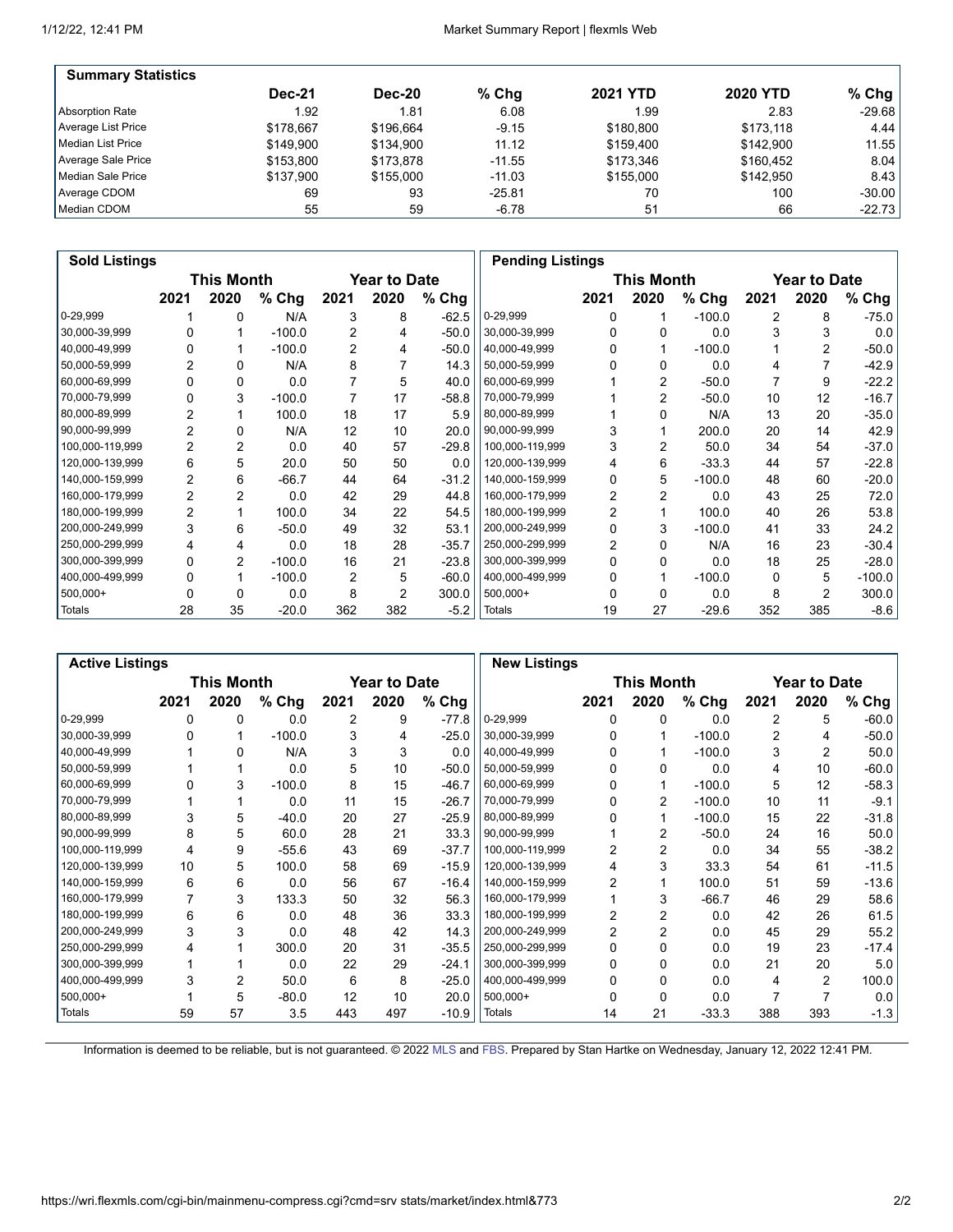Champaign Residential, December 2021

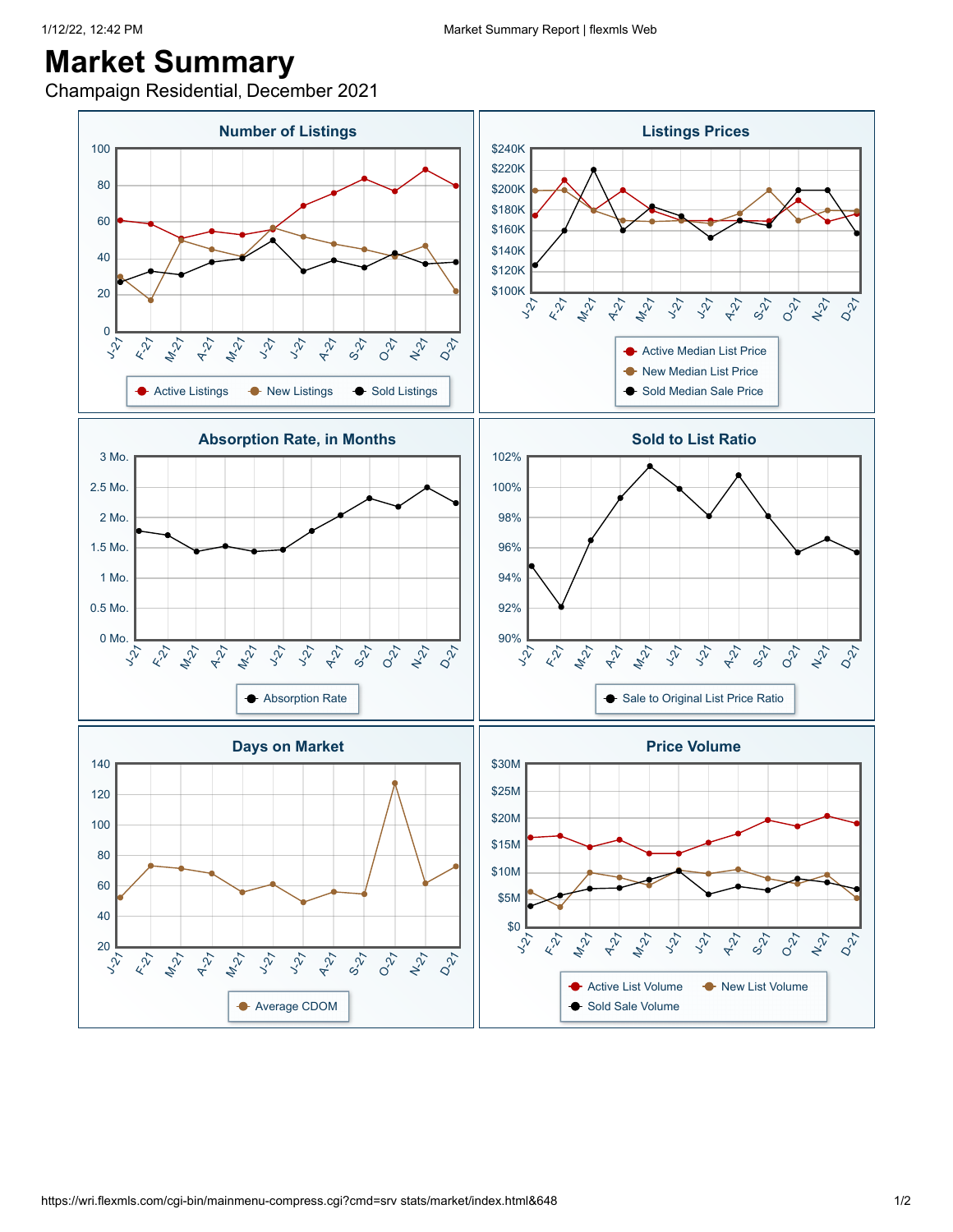| <b>Summary Statistics</b> |               |               |          |                 |                 |          |
|---------------------------|---------------|---------------|----------|-----------------|-----------------|----------|
|                           | <b>Dec-21</b> | <b>Dec-20</b> | % Chq    | <b>2021 YTD</b> | <b>2020 YTD</b> | $%$ Chg  |
| Absorption Rate           | 2.24          | 1.74          | 28.74    | 1.87            | 2.5             | $-25.20$ |
| Average List Price        | \$238.759     | \$270.255     | $-11.65$ | \$207.235       | \$189.856       | 9.15     |
| Median List Price         | \$176.586     | \$165,000     | 7.02     | \$174.500       | \$155,000       | 12.58    |
| Average Sale Price        | \$182.588     | \$219.185     | $-16.70$ | \$195.354       | \$168.749       | 15.77    |
| Median Sale Price         | \$157.363     | \$181.950     | $-13.51$ | \$170,000       | \$149.900       | 13.41    |
| Average CDOM              | 72            | 136           | -47.06   | N/A             | N/A             | N/A      |
| Median CDOM               | 61            | 56            | 8.93     | 58              | 62              | $-6.45$  |

| <b>Sold Listings</b> |      |            |          |      |                     |         |                 | <b>Pending Listings</b> |                |          |      |                     |         |
|----------------------|------|------------|----------|------|---------------------|---------|-----------------|-------------------------|----------------|----------|------|---------------------|---------|
|                      |      | This Month |          |      | <b>Year to Date</b> |         |                 |                         | This Month     |          |      | <b>Year to Date</b> |         |
|                      | 2021 | 2020       | % Chg    | 2021 | 2020                | % Chg   |                 | 2021                    | 2020           | $%$ Chg  | 2021 | 2020                | % Chg   |
| 0-29,999             |      | 0          | N/A      | 4    | 14                  | $-71.4$ | $0-29,999$      | 0                       | $\Omega$       | 0.0      | 5    | 17                  | $-70.6$ |
| 30,000-39,999        |      |            | $-100.0$ | 3    | 10                  | $-70.0$ | 30,000-39,999   |                         | 0              | N/A      | 3    | 9                   | $-66.7$ |
| 40,000-49,999        |      | 0          | 0.0      | 2    | 5                   | $-60.0$ | 40,000-49,999   | 0                       | $\Omega$       | 0.0      | 3    | 5                   | $-40.0$ |
| 50,000-59,999        |      | 0          | 0.0      | 4    | 9                   | $-55.6$ | 50,000-59,999   |                         |                | $-100.0$ | 5    | 11                  | $-54.5$ |
| 60,000-69,999        | 2    | 0          | N/A      | 9    | 10                  | $-10.0$ | 60,000-69,999   |                         | 2              | 100.0    |      | 10                  | $-30.0$ |
| 70,000-79,999        |      |            | $-100.0$ | 4    | 16                  | $-75.0$ | 70,000-79,999   |                         |                | $-100.0$ | 5    | 16                  | $-68.7$ |
| 80,000-89,999        |      |            | 0.0      |      | 12                  | $-41.7$ | 80,000-89,999   |                         |                | 100.0    | 5    | 15                  | $-66.7$ |
| 90,000-99,999        |      | 0          | N/A      | 11   | 12                  | $-8.3$  | 90,000-99,999   |                         | 0              | N/A      | 12   | 11                  | 9.1     |
| 100,000-119,999      | 3    | 4          | $-25.0$  | 30   | 35                  | $-14.3$ | 100,000-119,999 | 2                       | 2              | 0.0      | 23   | 36                  | $-36.1$ |
| 120,000-139,999      | 3    | 2          | 50.0     | 42   | 60                  | $-30.0$ | 120,000-139,999 | 5                       | 5              | 0.0      | 52   | 71                  | $-26.8$ |
| 140,000-159,999      | 9    | 0          | N/A      | 67   | 42                  | 59.5    | 140,000-159,999 | 5                       | 3              | 66.7     | 66   | 43                  | 53.5    |
| 160,000-179,999      | 4    | 2          | 100.0    | 57   | 38                  | 50.0    | 160,000-179,999 |                         | 4              | $-25.0$  | 55   | 42                  | 31.0    |
| 180,000-199,999      | 2    |            | 100.0    | 33   | 35                  | $-5.7$  | 180,000-199,999 |                         | 3              | $-66.7$  | 36   | 35                  | 2.9     |
| 200,000-249,999      | 4    | 3          | 33.3     | 79   | 52                  | 51.9    | 200,000-249,999 |                         | 4              | $-25.0$  | 65   | 55                  | 18.2    |
| 250,000-299,999      | 6    | 2          | 200.0    | 35   | 30                  | 16.7    | 250,000-299,999 |                         | $\overline{2}$ | $-50.0$  | 35   | 34                  | 2.9     |
| 300,000-399,999      |      | 3          | $-66.7$  | 38   | 20                  | 90.0    | 300,000-399,999 | 4                       | 2              | 100.0    | 43   | 21                  | 104.8   |
| 400,000-499,999      |      |            | $-100.0$ | 12   | 5                   | 140.0   | 400,000-499,999 | 0                       |                | $-100.0$ | 11   |                     | 57.1    |
| $500,000+$           |      |            | 0.0      | 7    | 6                   | 16.7    | $500,000+$      |                         | $\Omega$       | N/A      | 8    | 9                   | $-11.1$ |
| Totals               | 38   | 22         | 72.7     | 444  | 411                 | 8.0     | Totals          | 35                      | 31             | 12.9     | 439  | 447                 | $-1.8$  |

| <b>Active Listings</b> |                |                |          |      |              |         | <b>New Listings</b> |                |            |          |      |                     |         |
|------------------------|----------------|----------------|----------|------|--------------|---------|---------------------|----------------|------------|----------|------|---------------------|---------|
|                        |                | This Month     |          |      | Year to Date |         |                     |                | This Month |          |      | <b>Year to Date</b> |         |
|                        | 2021           | 2020           | % Chg    | 2021 | 2020         | % Chg   |                     | 2021           | 2020       | $%$ Chg  | 2021 | 2020                | % Chg   |
| 0-29,999               | 0              | 0              | 0.0      | 7    | 19           | $-63.2$ | 0-29,999            | 0              |            | $-100.0$ | 6    | 17                  | $-64.7$ |
| 30,000-39,999          |                | 0              | N/A      | 3    | 10           | $-70.0$ | 30,000-39,999       |                | 0          | N/A      | 3    | 7                   | $-57.1$ |
| 40,000-49,999          | 0              | 0              | 0.0      | 5    | 5            | 0.0     | 40,000-49,999       | <sup>0</sup>   | 0          | 0.0      | 5    | 5                   | 0.0     |
| 50,000-59,999          | 0              |                | $-100.0$ | 6    | 11           | $-45.5$ | 50,000-59,999       |                |            | 0.0      | 6    | 9                   | $-33.3$ |
| 60,000-69,999          | $\overline{2}$ |                | 100.0    | 7    | 11           | $-36.4$ | 60,000-69,999       |                |            | 0.0      | 7    | 8                   | $-12.5$ |
| 70,000-79,999          | U              | 3              | $-100.0$ | 7    | 20           | $-65.0$ | 70,000-79,999       | U              | 0          | 0.0      | 5    | 15                  | $-66.7$ |
| 80,000-89,999          |                | 0              | N/A      |      | 18           | $-61.1$ | 80,000-89,999       |                | 0          | 0.0      |      | 14                  | $-50.0$ |
| 90,000-99,999          | 2              | 0              | N/A      | 15   | 13           | 15.4    | 90,000-99,999       |                |            | $-100.0$ | 14   | 9                   | 55.6    |
| 100,000-119,999        | 5              | 7              | $-28.6$  | 29   | 47           | $-38.3$ | 100,000-119,999     | 0              | 4          | $-100.0$ | 22   | 40                  | $-45.0$ |
| 120,000-139,999        | 13             | 10             | 30.0     | 66   | 83           | $-20.5$ | 120,000-139,999     | 3              | 5          | $-40.0$  | 59   | 68                  | $-13.2$ |
| 140,000-159,999        | 11             |                | 57.1     | 80   | 54           | 48.1    | 140,000-159,999     | $\overline{2}$ | 5          | $-60.0$  | 70   | 44                  | 59.1    |
| 160,000-179,999        | 7              | 5              | 40.0     | 68   | 48           | 41.7    | 160,000-179,999     | 5              | 4          | 25.0     | 64   | 46                  | 39.1    |
| 180,000-199,999        | 7              | 2              | 250.0    | 45   | 43           | 4.7     | 180,000-199,999     | $\overline{2}$ | 3          | $-33.3$  | 43   | 36                  | 19.4    |
| 200,000-249,999        | 12             | 4              | 200.0    | 82   | 65           | 26.2    | 200,000-249,999     |                | 5          | $-80.0$  | 77   | 56                  | 37.5    |
| 250,000-299,999        | 3              |                | $-57.1$  | 41   | 42           | $-2.4$  | 250,000-299,999     | 0              | 0          | 0.0      | 34   | 35                  | $-2.9$  |
| 300,000-399,999        | 11             | 8              | 37.5     | 57   | 36           | 58.3    | 300,000-399,999     | 3              | $\Omega$   | N/A      | 51   | 31                  | 64.5    |
| 400,000-499,999        | $\overline{2}$ | $\overline{2}$ | 0.0      | 14   | 9            | 55.6    | 400,000-499,999     | 3              | $\Omega$   | N/A      | 14   | 8                   | 75.0    |
| $500,000+$             | 3              | 4              | $-25.0$  | 12   | 16           | $-25.0$ | 500,000+            |                | $\Omega$   | N/A      | 8    | 10                  | $-20.0$ |
| <b>Totals</b>          | 80             | 61             | 31.1     | 551  | 550          | 0.2     | <b>Totals</b>       | 22             | 29         | $-24.1$  | 495  | 458                 | 8.1     |

Information is deemed to be reliable, but is not guaranteed. © 2022 [MLS](http://www.wristinc.com/) and [FBS.](http://www.flexmls.com/copyright_notice.html?2) Prepared by Stan Hartke on Wednesday, January 12, 2022 12:42 PM.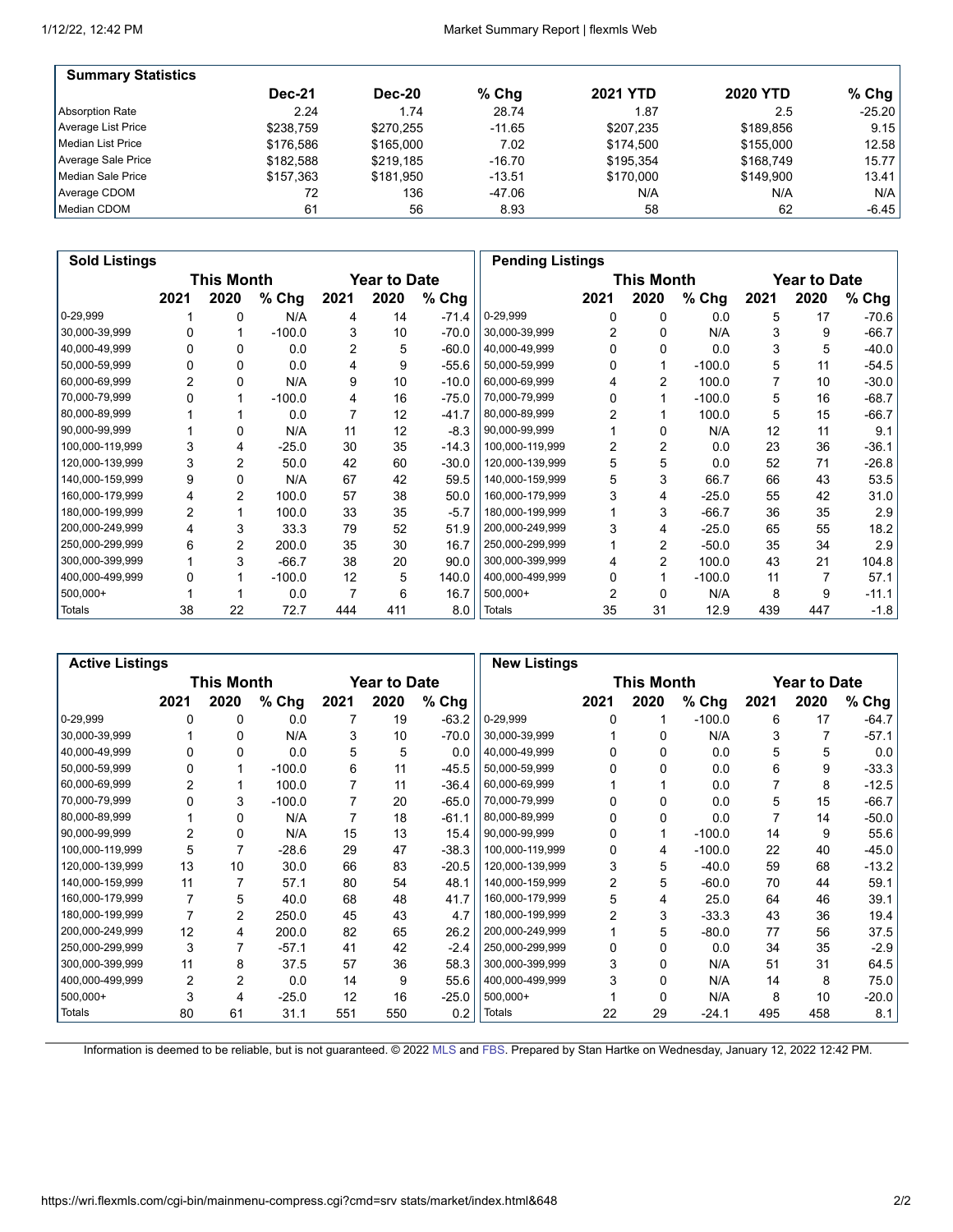Clark Residential, December 2021

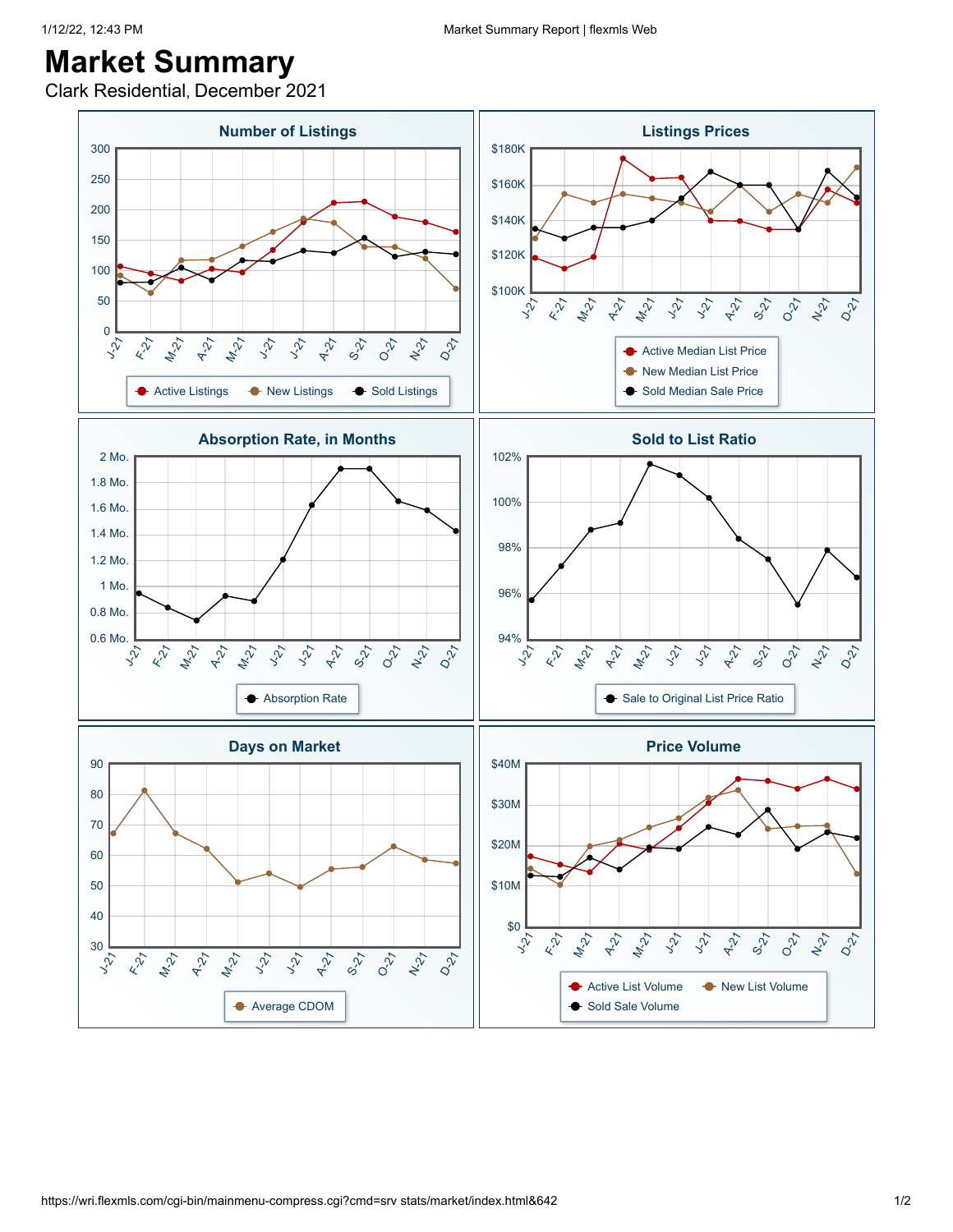| <b>Summary Statistics</b> |               |               |          |                 |                 |          |
|---------------------------|---------------|---------------|----------|-----------------|-----------------|----------|
|                           | <b>Dec-21</b> | <b>Dec-20</b> | % Chq    | <b>2021 YTD</b> | <b>2020 YTD</b> | $%$ Chg  |
| Absorption Rate           | 1.43          | 1.15          | 24.35    | 1.31            | 1.57            | $-16.56$ |
| Average List Price        | \$207.163     | \$169.902     | 21.93    | \$175.837       | \$150.619       | 16.74    |
| Median List Price         | \$149.900     | \$132.100     | 13.47    | \$149.900       | \$130,000       | 15.31    |
| Average Sale Price        | \$172.263     | \$153.747     | 12.04    | \$170.492       | \$145.142       | 17.47    |
| Median Sale Price         | \$153,000     | \$135.500     | 12.92    | \$150,000       | \$130.750       | 14.72    |
| Average CDOM              | 57            | 60            | $-5.00$  | N/A             | 80              | N/A      |
| Median CDOM               | 48            | 54            | $-11.11$ | 48              | 56              | $-14.29$ |

| <b>Sold Listings</b> |                |                   |          |      |                     |         |                 | <b>Pending Listings</b> |                |         |      |              |         |
|----------------------|----------------|-------------------|----------|------|---------------------|---------|-----------------|-------------------------|----------------|---------|------|--------------|---------|
|                      |                | <b>This Month</b> |          |      | <b>Year to Date</b> |         |                 |                         | This Month     |         |      | Year to Date |         |
|                      | 2021           | 2020              | % Chg    | 2021 | 2020                | % Chg   |                 | 2021                    | 2020           | % Chg   | 2021 | 2020         | % Chg   |
| 0-29,999             | 0              | 3                 | $-100.0$ | 22   | 77                  | $-71.4$ | 0-29,999        |                         | 0              | N/A     | 24   | 69           | $-65.2$ |
| 30,000-39,999        | $\overline{2}$ | 4                 | $-50.0$  | 31   | 37                  | $-16.2$ | 30,000-39,999   | 2                       | 4              | $-50.0$ | 24   | 37           | $-35.1$ |
| 40,000-49,999        | 3              |                   | 200.0    | 27   | 47                  | $-42.6$ | 40,000-49,999   |                         | 3              | $-33.3$ | 27   | 50           | $-46.0$ |
| 50,000-59,999        |                | 3                 | 133.3    | 40   | 57                  | $-29.8$ | 50,000-59,999   |                         | 4              | $-75.0$ | 35   | 62           | $-43.5$ |
| 60,000-69,999        | $\overline{2}$ | 4                 | $-50.0$  | 36   | 53                  | $-32.1$ | 60,000-69,999   |                         | $\overline{2}$ | $-50.0$ | 41   | 53           | $-22.6$ |
| 70,000-79,999        | 4              | 5                 | $-20.0$  | 45   | 73                  | $-38.4$ | 70,000-79,999   |                         | 4              | $-50.0$ | 49   | 79           | $-38.0$ |
| 80,000-89,999        | 5              | 17                | $-70.6$  | 67   | 71                  | $-5.6$  | 80,000-89,999   |                         | 6              | $-83.3$ | 79   | 75           | 5.3     |
| 90,000-99,999        | 8              | 6                 | 33.3     | 78   | 51                  | 52.9    | 90,000-99,999   | 5                       | 2              | 150.0   | 82   | 65           | 26.2    |
| 100,000-119,999      | 14             | 8                 | 75.0     | 134  | 123                 | 8.9     | 100,000-119,999 |                         | 3              | 133.3   | 126  | 120          | 5.0     |
| 120,000-139,999      | 13             | 15                | $-13.3$  | 148  | 161                 | $-8.1$  | 120,000-139,999 | 10                      | 11             | $-9.1$  | 148  | 172          | $-14.0$ |
| 140,000-159,999      | 9              | 13                | $-30.8$  | 117  | 128                 | $-8.6$  | 140,000-159,999 | 4                       |                | $-42.9$ | 115  | 133          | $-13.5$ |
| 160,000-179,999      | 11             | 11                | 0.0      | 119  | 107                 | 11.2    | 160,000-179,999 | 5                       | 6              | $-16.7$ | 130  | 98           | 32.7    |
| 180,000-199,999      | 15             | 9                 | 66.7     | 121  | 83                  | 45.8    | 180,000-199,999 | 13                      | $\overline{2}$ | 550.0   | 115  | 77           | 49.4    |
| 200,000-249,999      | 13             | 9                 | 44.4     | 142  | 107                 | 32.7    | 200,000-249,999 |                         | 8              | $-12.5$ | 139  | 117          | 18.8    |
| 250,000-299,999      | 9              | 9                 | 0.0      | 117  | 83                  | 41.0    | 250,000-299,999 |                         | 4              | 75.0    | 108  | 87           | 24.1    |
| 300,000-399,999      | 7              | 9                 | -22.2    | 93   | 73                  | 27.4    | 300,000-399,999 | 9                       | 3              | 200.0   | 99   | 75           | 32.0    |
| 400,000-499,999      | 4              | 2                 | 100.0    | 30   | 14                  | 114.3   | 400,000-499,999 | 4                       |                | 300.0   | 28   | 16           | 75.0    |
| 500,000+             |                | 0                 | N/A      | 12   |                     | 71.4    | $500,000+$      | $\Omega$                | $\Omega$       | 0.0     | 13   | 8            | 62.5    |
| Totals               | 127            | 128               | $-0.8$   | 1379 | 1352                | 2.0     | Totals          | 81                      | 70             | 15.7    | 1382 | 1393         | $-0.8$  |

|                 | <b>Active Listings</b> |                   |          |      |                     |         |                 | <b>New Listings</b> |                   |          |      |                     |         |
|-----------------|------------------------|-------------------|----------|------|---------------------|---------|-----------------|---------------------|-------------------|----------|------|---------------------|---------|
|                 |                        | <b>This Month</b> |          |      | <b>Year to Date</b> |         |                 |                     | <b>This Month</b> |          |      | <b>Year to Date</b> |         |
|                 | 2021                   | 2020              | % Chg    | 2021 | 2020                | % Chg   |                 | 2021                | 2020              | $%$ Chg  | 2021 | 2020                | % Chg   |
| 0-29,999        | 0                      |                   | $-100.0$ | 28   | 75                  | $-62.7$ | 0-29,999        |                     | 0                 | N/A      | 27   | 59                  | $-54.2$ |
| 30,000-39,999   | 3                      | 5                 | $-40.0$  | 29   | 45                  | $-35.6$ | 30,000-39,999   |                     | 2                 | $-50.0$  | 27   | 35                  | $-22.9$ |
| 40,000-49,999   | 4                      | 8                 | $-50.0$  | 39   | 62                  | $-37.1$ | 40,000-49,999   | 0                   | 4                 | $-100.0$ | 33   | 49                  | $-32.7$ |
| 50,000-59,999   | 5                      | 6                 | $-16.7$  | 43   | 74                  | $-41.9$ | 50,000-59,999   | 2                   | $\overline{2}$    | 0.0      | 38   | 53                  | $-28.3$ |
| 60,000-69,999   | 10                     | 5                 | 100.0    | 54   | 67                  | $-19.4$ | 60,000-69,999   | 2                   | 6                 | $-66.7$  | 46   | 50                  | $-8.0$  |
| 70,000-79,999   | 10                     | 11                | $-9.1$   | 63   | 100                 | $-37.0$ | 70,000-79,999   | 3                   | 3                 | 0.0      | 53   | 80                  | $-33.7$ |
| 80,000-89,999   | 9                      | 10                | $-10.0$  | 90   | 92                  | $-2.2$  | 80,000-89,999   |                     | 5                 | $-60.0$  | 81   | 75                  | 8.0     |
| 90,000-99,999   | 10                     | 7                 | 42.9     | 94   | 76                  | 23.7    | 90,000-99,999   |                     | 4                 | $-75.0$  | 87   | 65                  | 33.8    |
| 100,000-119,999 | 9                      | 4                 | 125.0    | 147  | 135                 | 8.9     | 100,000-119,999 |                     | 4                 | 75.0     | 143  | 112                 | 27.7    |
| 120,000-139,999 | 18                     | 15                | 20.0     | 178  | 187                 | $-4.8$  | 120,000-139,999 | 8                   | 12                | $-33.3$  | 168  | 171                 | $-1.8$  |
| 140,000-159,999 | 7                      | 9                 | $-22.2$  | 130  | 146                 | $-11.0$ | 140,000-159,999 | 5                   | 4                 | 25.0     | 123  | 130                 | $-5.4$  |
| 160,000-179,999 | 7                      | 6                 | 16.7     | 140  | 111                 | 26.1    | 160,000-179,999 |                     | 5                 | 40.0     | 136  | 93                  | 46.2    |
| 180,000-199,999 | 15                     | 5                 | 200.0    | 130  | 89                  | 46.1    | 180,000-199,999 | 8                   | 5                 | 60.0     | 123  | 74                  | 66.2    |
| 200,000-249,999 | 24                     | 14                | 71.4     | 177  | 160                 | 10.6    | 200,000-249,999 | 8                   | 8                 | 0.0      | 164  | 134                 | 22.4    |
| 250,000-299,999 | 11                     | 9                 | 22.2     | 127  | 100                 | 27.0    | 250,000-299,999 | 5                   | 3                 | 66.7     | 120  | 83                  | 44.6    |
| 300,000-399,999 | 11                     | 6                 | 83.3     | 110  | 87                  | 26.4    | 300,000-399,999 | 8                   | $\Omega$          | N/A      | 106  | 74                  | 43.2    |
| 400,000-499,999 | 5                      | 2                 | 150.0    | 34   | 20                  | 70.0    | 400,000-499,999 | 2                   | $\Omega$          | N/A      | 33   | 17                  | 94.1    |
| 500,000+        | 6                      | 5                 | 20.0     | 23   | 14                  | 64.3    | $500,000+$      | $\Omega$            | $\Omega$          | 0.0      | 19   | 13                  | 46.2    |
| Totals          | 164                    | 128               | 28.1     | 1636 | 1640                | $-0.2$  | Totals          | 70                  | 67                | 4.5      | 1527 | 1367                | 11.7    |

Information is deemed to be reliable, but is not guaranteed. © 2022 [MLS](http://www.wristinc.com/) and [FBS.](http://www.flexmls.com/copyright_notice.html?2) Prepared by Stan Hartke on Wednesday, January 12, 2022 12:43 PM.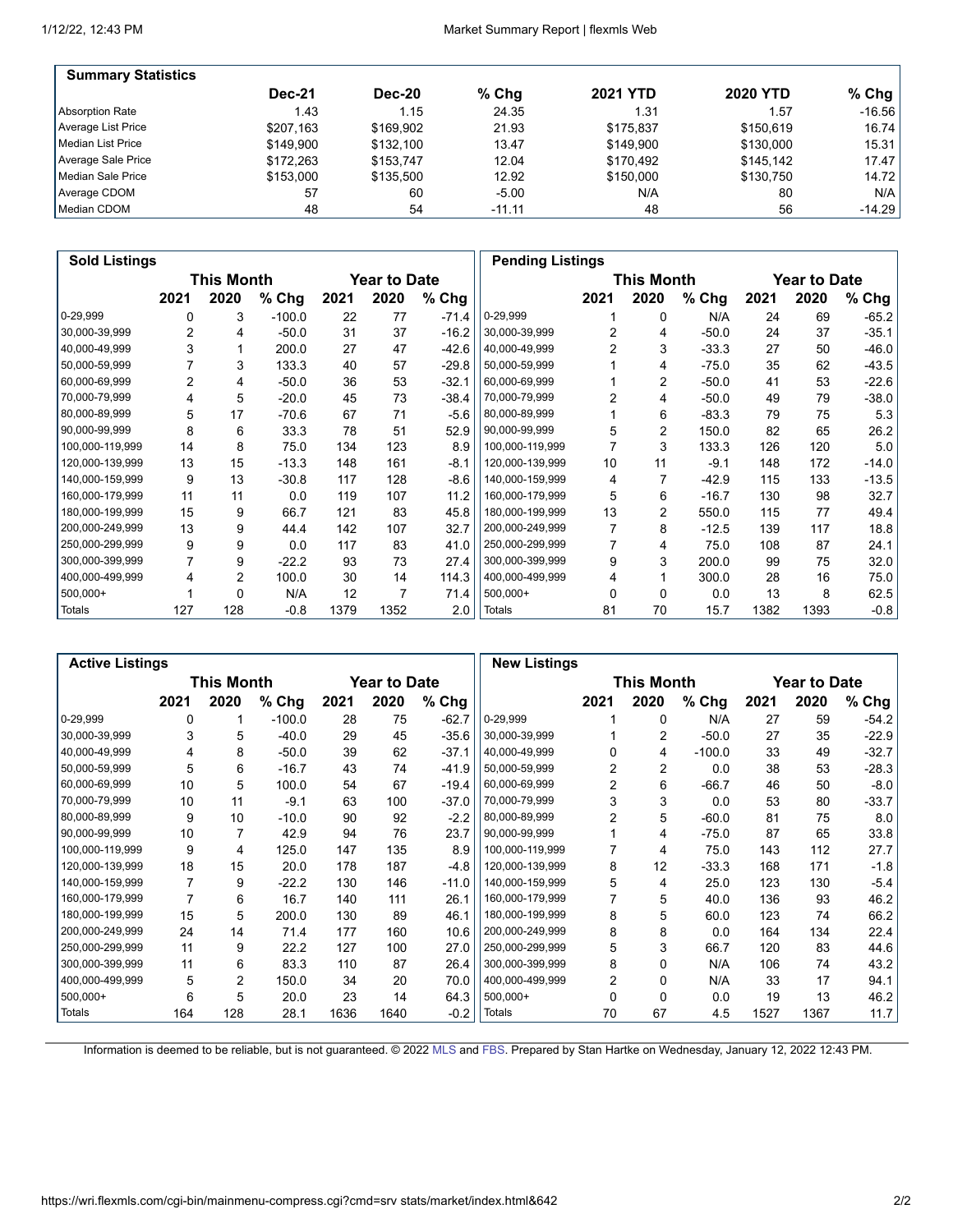Logan Residential, December 2021

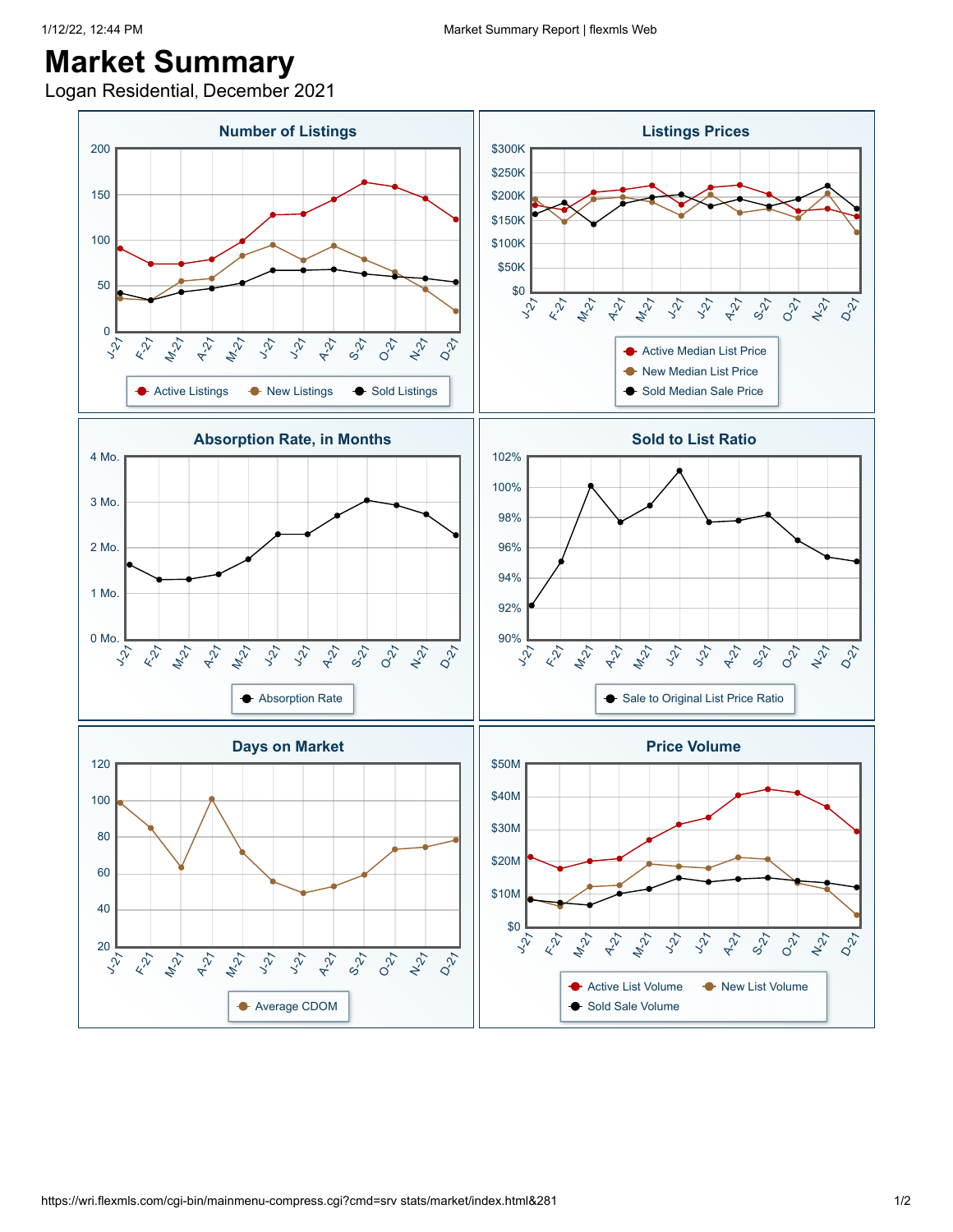| <b>Summary Statistics</b> |               |               |          |                 |                 |          |
|---------------------------|---------------|---------------|----------|-----------------|-----------------|----------|
|                           | <b>Dec-21</b> | <b>Dec-20</b> | % Chq    | <b>2021 YTD</b> | <b>2020 YTD</b> | $%$ Chg  |
| Absorption Rate           | 2.28          | 1.77          | 28.81    | 2.14            | 2.64            | $-18.94$ |
| Average List Price        | \$238.907     | \$219.446     | 8.87     | \$224.712       | \$195.896       | 14.71    |
| Median List Price         | \$158.500     | \$161,150     | $-1.64$  | \$179.900       | \$149.900       | 20.01    |
| Average Sale Price        | \$224.164     | \$180.619     | 24.11    | \$216.670       | \$185.062       | 17.08    |
| Median Sale Price         | \$175,000     | \$129.900     | 34.72    | \$183,000       | \$147.250       | 24.28    |
| Average CDOM              | 78            | 87            | $-10.34$ | 69              | 95              | $-27.37$ |
| Median CDOM               | 59            | 64            | $-7.81$  | 50              | 60              | $-16.67$ |

| <b>Sold Listings</b> |                |            |          |      |                     |         |                 | <b>Pending Listings</b> |                   |          |      |                     |         |
|----------------------|----------------|------------|----------|------|---------------------|---------|-----------------|-------------------------|-------------------|----------|------|---------------------|---------|
|                      |                | This Month |          |      | <b>Year to Date</b> |         |                 |                         | <b>This Month</b> |          |      | <b>Year to Date</b> |         |
|                      | 2021           | 2020       | % Chg    | 2021 | 2020                | % Chg   |                 | 2021                    | 2020              | % Chg    | 2021 | 2020                | % Chg   |
| 0-29,999             | 2              |            | 100.0    | 12   | 27                  | $-55.6$ | 0-29,999        |                         | 2                 | $-50.0$  | 8    | 21                  | $-61.9$ |
| 30,000-39,999        |                | 0          | N/A      | 5    | 21                  | $-76.2$ | 30,000-39,999   |                         |                   | 0.0      | 6    | 26                  | $-76.9$ |
| 40,000-49,999        | U              | 2          | $-100.0$ | 11   | 14                  | $-21.4$ | 40,000-49,999   | U                       | $\Omega$          | 0.0      | 9    | 12                  | $-25.0$ |
| 50,000-59,999        |                | 0          | 0.0      | 11   | 24                  | $-54.2$ | 50,000-59,999   |                         |                   | $-100.0$ |      | 22                  | $-68.2$ |
| 60,000-69,999        | $\overline{2}$ | 3          | $-33.3$  | 12   | 24                  | $-50.0$ | 60,000-69,999   | 2                       |                   | 100.0    | 15   | 25                  | $-40.0$ |
| 70,000-79,999        | 2              |            | 100.0    | 13   | 21                  | $-38.1$ | 70,000-79,999   | $\Omega$                |                   | $-100.0$ | 13   | 23                  | $-43.5$ |
| 80,000-89,999        |                | 3          | $-66.7$  | 22   | 20                  | 10.0    | 80,000-89,999   |                         | 4                 | $-25.0$  | 20   | 24                  | $-16.7$ |
| 90,000-99,999        | 2              | 2          | 0.0      | 22   | 30                  | $-26.7$ | 90,000-99,999   |                         | 2                 | $-50.0$  | 30   | 33                  | $-9.1$  |
| 100,000-119,999      | $\overline{2}$ | 5          | $-60.0$  | 35   | 52                  | $-32.7$ | 100,000-119,999 |                         |                   | 300.0    | 39   | 39                  | 0.0     |
| 120,000-139,999      | 4              | 8          | $-50.0$  | 66   | 85                  | $-22.4$ | 120,000-139,999 | 3                       |                   | 200.0    | 64   | 84                  | $-23.8$ |
| 140,000-159,999      | 9              | 4          | 125.0    | 67   | 47                  | 42.6    | 140,000-159,999 | $\overline{2}$          | 5                 | $-60.0$  | 60   | 59                  | 1.7     |
| 160,000-179,999      | $\overline{2}$ | 3          | $-33.3$  | 42   | 55                  | $-23.6$ | 160,000-179,999 | 2                       | 4                 | $-50.0$  | 48   | 58                  | $-17.2$ |
| 180,000-199,999      | 3              | 3          | 0.0      | 45   | 45                  | 0.0     | 180,000-199,999 | 3                       |                   | 200.0    | 48   | 43                  | 11.6    |
| 200,000-249,999      |                | 3          | 133.3    | 109  | 59                  | 84.7    | 200,000-249,999 |                         | 5                 | 40.0     | 102  | 62                  | 64.5    |
| 250,000-299,999      | 6              | 0          | N/A      | 58   | 57                  | 1.8     | 250,000-299,999 | 3                       |                   | 200.0    | 55   | 54                  | 1.9     |
| 300,000-399,999      | 3              | 2          | 50.0     | 58   | 45                  | 28.9    | 300,000-399,999 | 2                       | 2                 | 0.0      | 56   | 46                  | 21.7    |
| 400,000-499,999      | 5              | 2          | 150.0    | 34   | 22                  | 54.5    | 400,000-499,999 | 4                       |                   | 300.0    | 34   | 25                  | 36.0    |
| $500,000+$           | 3              | 3          | 0.0      | 34   | 24                  | 41.7    | $500,000+$      | 3                       |                   | 200.0    | 31   | 25                  | 24.0    |
| Totals               | 54             | 45         | 20.0     | 656  | 672                 | $-2.4$  | Totals          | 41                      | 34                | 20.6     | 645  | 681                 | $-5.3$  |

|                 | <b>Active Listings</b> |                |          |      |              |         |                 | <b>New Listings</b> |            |          |      |                     |         |
|-----------------|------------------------|----------------|----------|------|--------------|---------|-----------------|---------------------|------------|----------|------|---------------------|---------|
|                 |                        | This Month     |          |      | Year to Date |         |                 |                     | This Month |          |      | <b>Year to Date</b> |         |
|                 | 2021                   | 2020           | % Chg    | 2021 | 2020         | % Chg   |                 | 2021                | 2020       | $%$ Chg  | 2021 | 2020                | $%$ Chg |
| 0-29,999        |                        | 2              | $-50.0$  | 9    | 25           | $-64.0$ | 0-29,999        |                     |            | 0.0      | 9    | 18                  | $-50.0$ |
| 30,000-39,999   |                        | 4              | $-100.0$ | 9    | 32           | $-71.9$ | 30,000-39,999   |                     |            | 0.0      |      | 26                  | $-73.1$ |
| 40,000-49,999   |                        | 3              | $-66.7$  | 10   | 18           | $-44.4$ | 40,000-49,999   |                     | 0          | 0.0      |      | 12                  | $-41.7$ |
| 50,000-59,999   | 3                      | 3              | 0.0      | 14   | 30           | $-53.3$ | 50,000-59,999   |                     | 0          | N/A      | 13   | 23                  | $-43.5$ |
| 60,000-69,999   | 6                      |                | 500.0    | 24   | 28           | $-14.3$ | 60,000-69,999   |                     | 0          | N/A      | 23   | 23                  | 0.0     |
| 70,000-79,999   | 4                      | 4              | 0.0      | 19   | 34           | $-44.1$ | 70,000-79,999   |                     | $\Omega$   | N/A      | 15   | 26                  | $-42.3$ |
| 80,000-89,999   | 8                      | 4              | 100.0    | 31   | 32           | $-3.1$  | 80,000-89,999   |                     | 0          | N/A      | 28   | 21                  | 33.3    |
| 90,000-99,999   |                        | 5              | 40.0     | 41   | 39           | 5.1     | 90,000-99,999   |                     | 3          | $-33.3$  | 37   | 31                  | 19.4    |
| 100,000-119,999 | 3                      | 4              | $-25.0$  | 43   | 47           | $-8.5$  | 100,000-119,999 |                     | $\Omega$   | N/A      | 40   | 33                  | 21.2    |
| 120,000-139,999 | 16                     | 10             | 60.0     | 83   | 99           | $-16.2$ | 120,000-139,999 | 4                   | 4          | 0.0      | 73   | 91                  | $-19.8$ |
| 140,000-159,999 | 15                     | 9              | 66.7     | 83   | 76           | 9.2     | 140,000-159,999 | $\overline{2}$      | 4          | $-50.0$  | 73   | 60                  | 21.7    |
| 160,000-179,999 | 7                      | 6              | 16.7     | 58   | 67           | $-13.4$ | 160,000-179,999 | 2                   | 3          | $-33.3$  | 53   | 59                  | $-10.2$ |
| 180,000-199,999 | 8                      | 5              | 60.0     | 61   | 50           | 22.0    | 180,000-199,999 | 0                   | 2          | $-100.0$ | 56   | 44                  | 27.3    |
| 200,000-249,999 | 15                     | 15             | 0.0      | 123  | 78           | 57.7    | 200,000-249,999 |                     | 3          | $-66.7$  | 114  | 64                  | 78.1    |
| 250,000-299,999 | 5                      | 9              | $-44.4$  | 62   | 70           | $-11.4$ | 250,000-299,999 |                     | 3          | $-66.7$  | 52   | 60                  | $-13.3$ |
| 300,000-399,999 | 7                      | 8              | $-12.5$  | 65   | 62           | 4.8     | 300,000-399,999 |                     |            | 0.0      | 58   | 46                  | 26.1    |
| 400,000-499,999 | 11                     | 4              | 175.0    | 47   | 30           | 56.7    | 400,000-499,999 |                     | $\Omega$   | N/A      | 44   | 25                  | 76.0    |
| 500,000+        | 6                      | $\overline{2}$ | 200.0    | 46   | 32           | 43.8    | 500,000+        |                     |            | 0.0      | 43   | 21                  | 104.8   |
| <b>Totals</b>   | 123                    | 98             | 25.5     | 828  | 849          | $-2.5$  | <b>Totals</b>   | 22                  | 26         | $-15.4$  | 745  | 683                 | 9.1     |

Information is deemed to be reliable, but is not guaranteed. © 2022 [MLS](http://www.wristinc.com/) and [FBS.](http://www.flexmls.com/copyright_notice.html?2) Prepared by Stan Hartke on Wednesday, January 12, 2022 12:44 PM.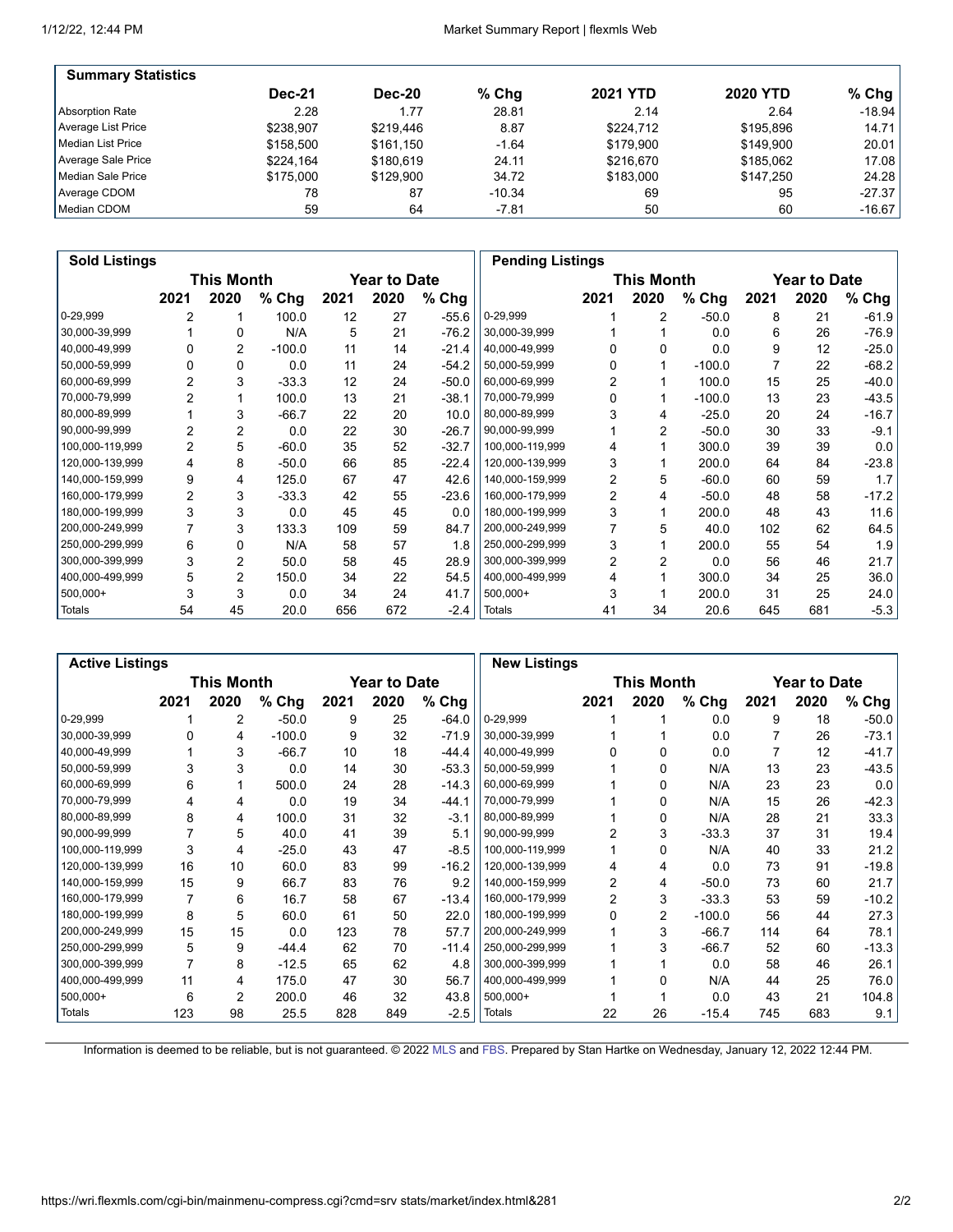Mercer Residential, December 2021

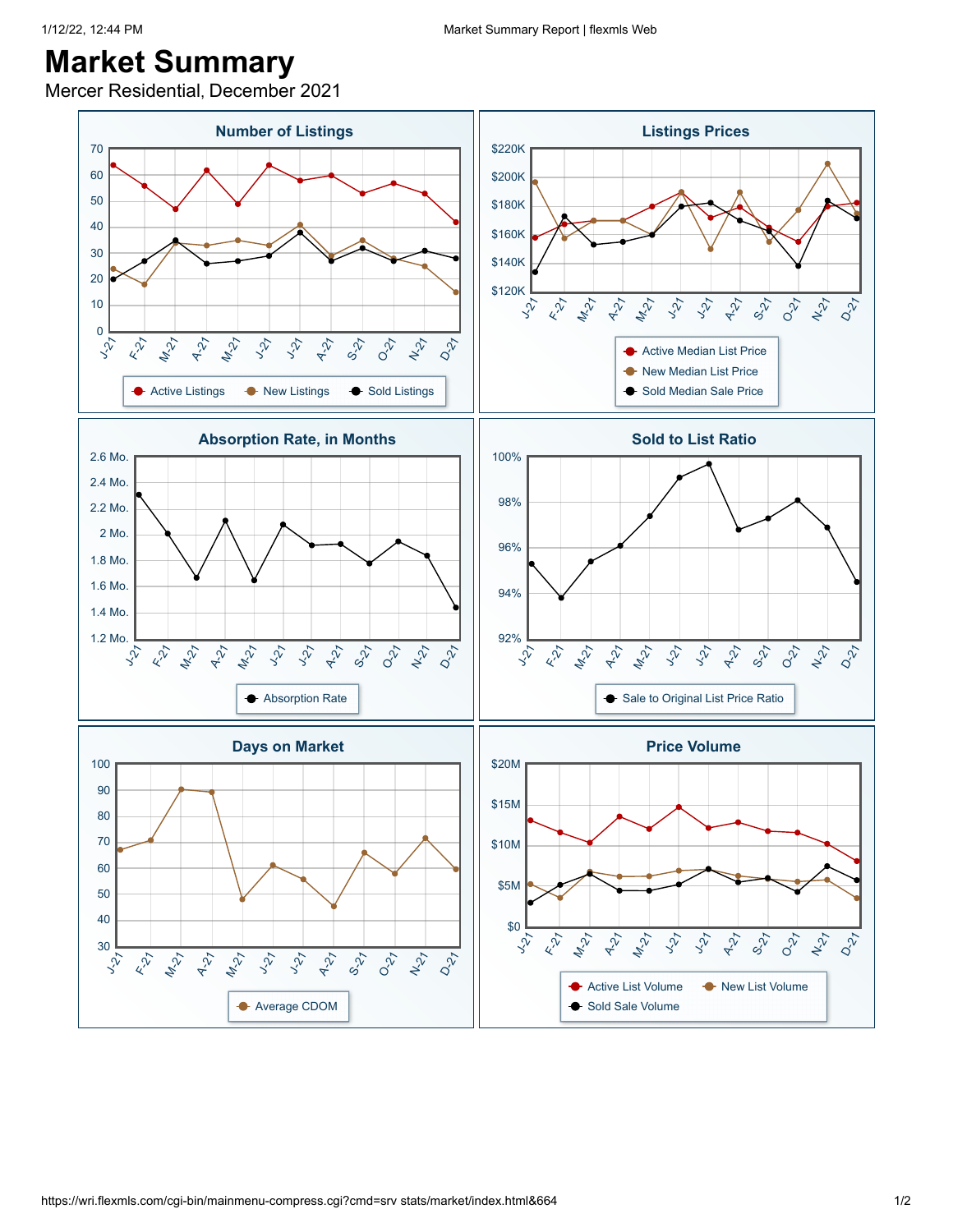| <b>Summary Statistics</b> |               |               |          |                 |                 |          |
|---------------------------|---------------|---------------|----------|-----------------|-----------------|----------|
|                           | <b>Dec-21</b> | <b>Dec-20</b> | % Chq    | <b>2021 YTD</b> | <b>2020 YTD</b> | $%$ Chg  |
| Absorption Rate           | 1.44          | 2.62          | $-45.04$ | 1.89            | 3.01            | $-37.21$ |
| Average List Price        | \$192.471     | \$190.393     | 1.09     | \$196.333       | \$179.925       | 9.12     |
| Median List Price         | \$182.500     | \$147.450     | 23.77    | \$169.900       | \$149.900       | 13.34    |
| Average Sale Price        | \$204.418     | \$192.101     | 6.41     | \$186.363       | \$171.422       | 8.72     |
| Median Sale Price         | \$171.500     | \$169.900     | 0.94     | \$165,000       | \$150.750       | 9.45     |
| Average CDOM              | 59            | 45            | 31.11    | 65              | N/A             | N/A      |
| Median CDOM               | 60            | 53            | 13.21    | 49              | 63              | $-22.22$ |

| <b>Sold Listings</b> |                |            |          |      |                     |         |                 | <b>Pending Listings</b> |            |          |      |              |         |
|----------------------|----------------|------------|----------|------|---------------------|---------|-----------------|-------------------------|------------|----------|------|--------------|---------|
|                      |                | This Month |          |      | <b>Year to Date</b> |         |                 |                         | This Month |          |      | Year to Date |         |
|                      | 2021           | 2020       | % Chg    | 2021 | 2020                | % Chg   |                 | 2021                    | 2020       | $%$ Chg  | 2021 | 2020         | % Chg   |
| 0-29,999             |                |            | $-100.0$ | 8    | 8                   | 0.0     | 0-29,999        |                         |            | 0.0      | 5    | 9            | -44.4   |
| 30,000-39,999        |                |            | 0.0      |      |                     | $-42.9$ | 30,000-39,999   |                         |            | $-100.0$ | 6    | 8            | $-25.0$ |
| 40,000-49,999        |                |            | 0.0      |      |                     | 0.0     | 40,000-49,999   |                         |            | $-100.0$ | 5    | 6            | $-16.7$ |
| 50,000-59,999        |                | 0          | 0.0      | 5    | 12                  | $-58.3$ | 50,000-59,999   |                         |            | 0.0      |      | 10           | $-30.0$ |
| 60,000-69,999        |                |            | $-100.0$ | 6    | 4                   | 50.0    | 60,000-69,999   |                         |            | $-100.0$ | 4    | 8            | $-50.0$ |
| 70,000-79,999        |                | 0          | 0.0      | 9    | 5                   | 80.0    | 70,000-79,999   |                         | 3          | $-100.0$ | 6    |              | $-14.3$ |
| 80,000-89,999        |                | 0          | 0.0      | 5    | 11                  | $-54.5$ | 80,000-89,999   |                         | 0          | N/A      | 5    | 10           | $-50.0$ |
| 90,000-99,999        |                |            | $-100.0$ | 10   | 14                  | $-28.6$ | 90,000-99,999   |                         |            | $-100.0$ | 20   | 12           | 66.7    |
| 100,000-119,999      | 3              | 4          | $-25.0$  | 32   | 25                  | 28.0    | 100,000-119,999 |                         | 6          | $-83.3$  | 27   | 32           | $-15.6$ |
| 120,000-139,999      | $\overline{2}$ | 3          | $-33.3$  | 38   | 50                  | $-24.0$ | 120,000-139,999 | 2                       |            | 100.0    | 36   | 45           | $-20.0$ |
| 140,000-159,999      | 4              | 5          | $-20.0$  | 38   | 41                  | $-7.3$  | 140,000-159,999 | 3                       | 5          | $-40.0$  | 36   | 42           | $-14.3$ |
| 160,000-179,999      | 6              |            | 500.0    | 37   | 29                  | 27.6    | 160,000-179,999 | 5                       | 3          | 66.7     | 36   | 34           | 5.9     |
| 180,000-199,999      | 3              | 3          | 0.0      | 33   | 13                  | 153.8   | 180,000-199,999 |                         | 2          | 100.0    | 36   | 15           | 140.0   |
| 200,000-249,999      |                | 4          | $-75.0$  | 47   | 48                  | $-2.1$  | 200,000-249,999 |                         | 3          | $-66.7$  | 47   | 42           | 11.9    |
| 250,000-299,999      | 6              | 3          | 100.0    | 27   | 22                  | 22.7    | 250,000-299,999 | 2                       | 3          | $-33.3$  | 25   | 25           | 0.0     |
| 300,000-399,999      | 3              | 3          | 0.0      | 23   | 29                  | $-20.7$ | 300,000-399,999 | 2                       | 5          | $-60.0$  | 23   | 30           | $-23.3$ |
| 400,000-499,999      | 0              |            | $-100.0$ | 11   | 6                   | 83.3    | 400,000-499,999 | 0                       |            | $-100.0$ | 10   | 6            | 66.7    |
| $500,000+$           |                | 0          | 0.0      |      |                     | 600.0   | $500,000+$      |                         |            | 0.0      | 8    | 2            | 300.0   |
| Totals               | 28             | 30         | $-6.7$   | 347  | 332                 | 4.5     | Totals          | 22                      | 37         | $-40.5$  | 342  | 343          | $-0.3$  |

| <b>Active Listings</b> |                |                   |          |      |              |         | <b>New Listings</b> |              |                   |          |      |                     |         |
|------------------------|----------------|-------------------|----------|------|--------------|---------|---------------------|--------------|-------------------|----------|------|---------------------|---------|
|                        |                | <b>This Month</b> |          |      | Year to Date |         |                     |              | <b>This Month</b> |          |      | <b>Year to Date</b> |         |
|                        | 2021           | 2020              | % Chg    | 2021 | 2020         | % Chg   |                     | 2021         | 2020              | $%$ Chg  | 2021 | 2020                | $%$ Chg |
| 0-29,999               | 0              | 0                 | 0.0      | 10   | 13           | $-23.1$ | 0-29,999            |              | 2                 | $-50.0$  | 9    |                     | 28.6    |
| 30,000-39,999          |                | 3                 | $-100.0$ |      | 10           | $-30.0$ | 30,000-39,999       |              |                   | $-100.0$ | 5    |                     | $-28.6$ |
| 40,000-49,999          | 2              |                   | 100.0    | 8    | 11           | $-27.3$ | 40,000-49,999       |              |                   | 0.0      |      | 8                   | $-12.5$ |
| 50,000-59,999          | $\overline{2}$ | 4                 | $-50.0$  | 10   | 18           | $-44.4$ | 50,000-59,999       |              |                   | 0.0      | 6    | 11                  | $-45.5$ |
| 60,000-69,999          | 0              | 3                 | $-100.0$ | 5    | 10           | $-50.0$ | 60,000-69,999       | 0            |                   | $-100.0$ | 4    | 6                   | $-33.3$ |
| 70,000-79,999          |                | 4                 | $-100.0$ | 8    | 15           | $-46.7$ | 70,000-79,999       |              | 3                 | $-100.0$ | 4    | 11                  | $-63.6$ |
| 80,000-89,999          |                |                   | 0.0      | 6    | 15           | $-60.0$ | 80,000-89,999       |              | $\overline{2}$    | $-50.0$  | 4    | 9                   | $-55.6$ |
| 90,000-99,999          | 0              | 10                | $-100.0$ | 21   | 23           | $-8.7$  | 90,000-99,999       |              |                   | $-100.0$ | 12   | 15                  | $-20.0$ |
| 100,000-119,999        | 3              | 5                 | $-40.0$  | 31   | 38           | $-18.4$ | 100,000-119,999     | 2            |                   | 100.0    | 29   | 34                  | $-14.7$ |
| 120,000-139,999        |                | 4                 | -75.0    | 38   | 52           | $-26.9$ | 120,000-139,999     | <sup>0</sup> | 3                 | $-100.0$ | 33   | 39                  | $-15.4$ |
| 140,000-159,999        | 6              |                   | -14.3    | 43   | 49           | $-12.2$ | 140,000-159,999     |              | 2                 | $-50.0$  | 39   | 43                  | $-9.3$  |
| 160,000-179,999        | 5              | 6                 | $-16.7$  | 44   | 46           | $-4.3$  | 160,000-179,999     | 4            | 4                 | 0.0      | 36   | 37                  | $-2.7$  |
| 180,000-199,999        | 6              | 4                 | 50.0     | 42   | 21           | 100.0   | 180,000-199,999     | 0            | $\overline{2}$    | $-100.0$ | 37   | 20                  | 85.0    |
| 200,000-249,999        | 8              | 9                 | $-11.1$  | 58   | 51           | 13.7    | 200,000-249,999     |              | $\overline{2}$    | 50.0     | 51   | 44                  | 15.9    |
| 250,000-299,999        | 3              | 4                 | $-25.0$  | 30   | 31           | $-3.2$  | 250,000-299,999     |              |                   | 0.0      | 27   | 23                  | 17.4    |
| 300,000-399,999        |                |                   | 300.0    | 29   | 36           | $-19.4$ | 300,000-399,999     | 0            |                   | $-100.0$ | 28   | 29                  | $-3.4$  |
| 400,000-499,999        |                |                   | 0.0      | 12   | 8            | 50.0    | 400,000-499,999     | <sup>0</sup> |                   | $-100.0$ | 11   | 5                   | 120.0   |
| 500,000+               |                | 5                 | $-100.0$ | 13   | 10           | 30.0    | $500,000+$          |              | O                 | N/A      | 8    | 6                   | 33.3    |
| Totals                 | 42             | 72                | $-41.7$  | 415  | 457          | $-9.2$  | Totals              | 15           | 28                | $-46.4$  | 350  | 354                 | $-1.1$  |

Information is deemed to be reliable, but is not guaranteed. © 2022 [MLS](http://www.wristinc.com/) and [FBS.](http://www.flexmls.com/copyright_notice.html?2) Prepared by Stan Hartke on Wednesday, January 12, 2022 12:44 PM.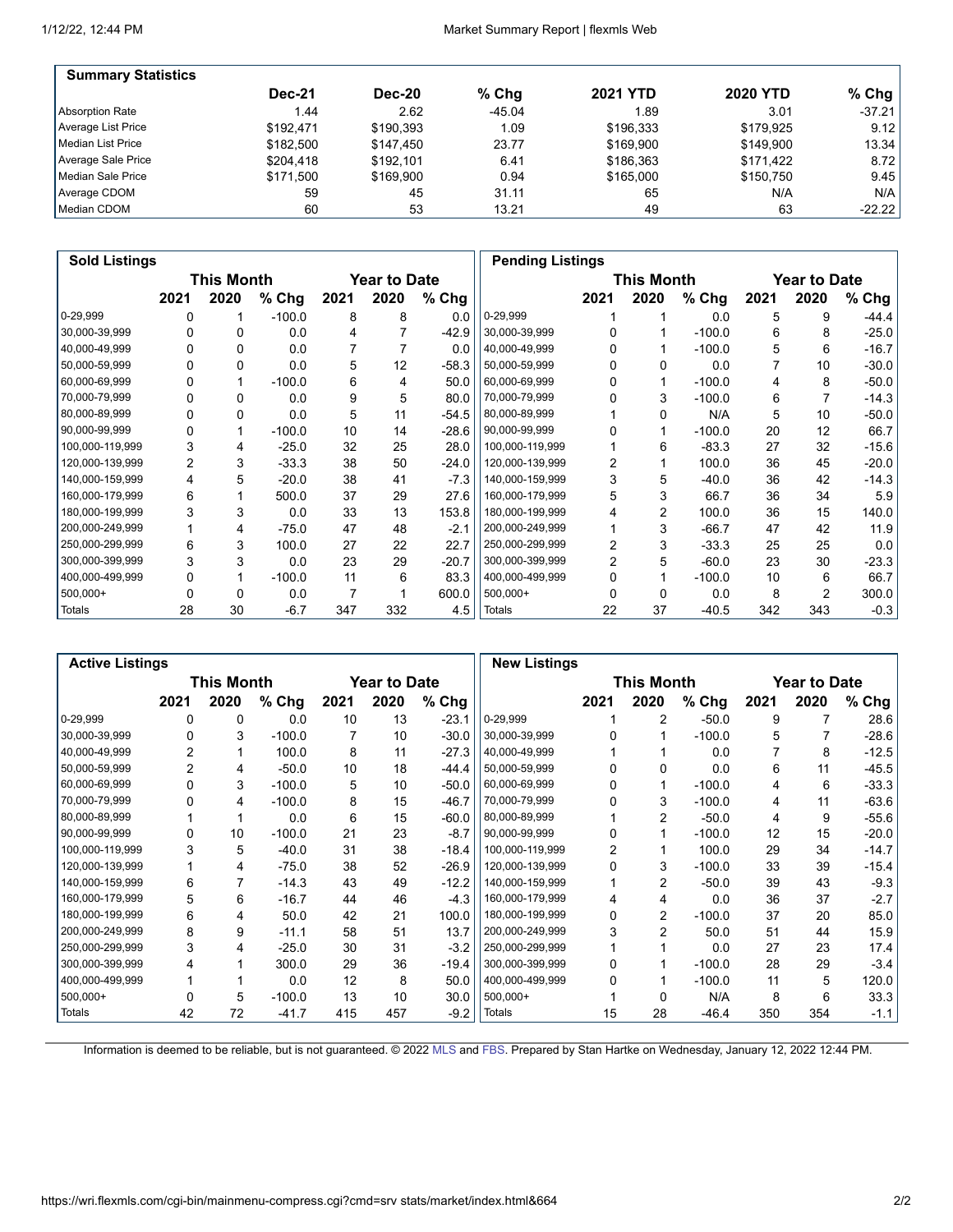Miami Residential, December 2021

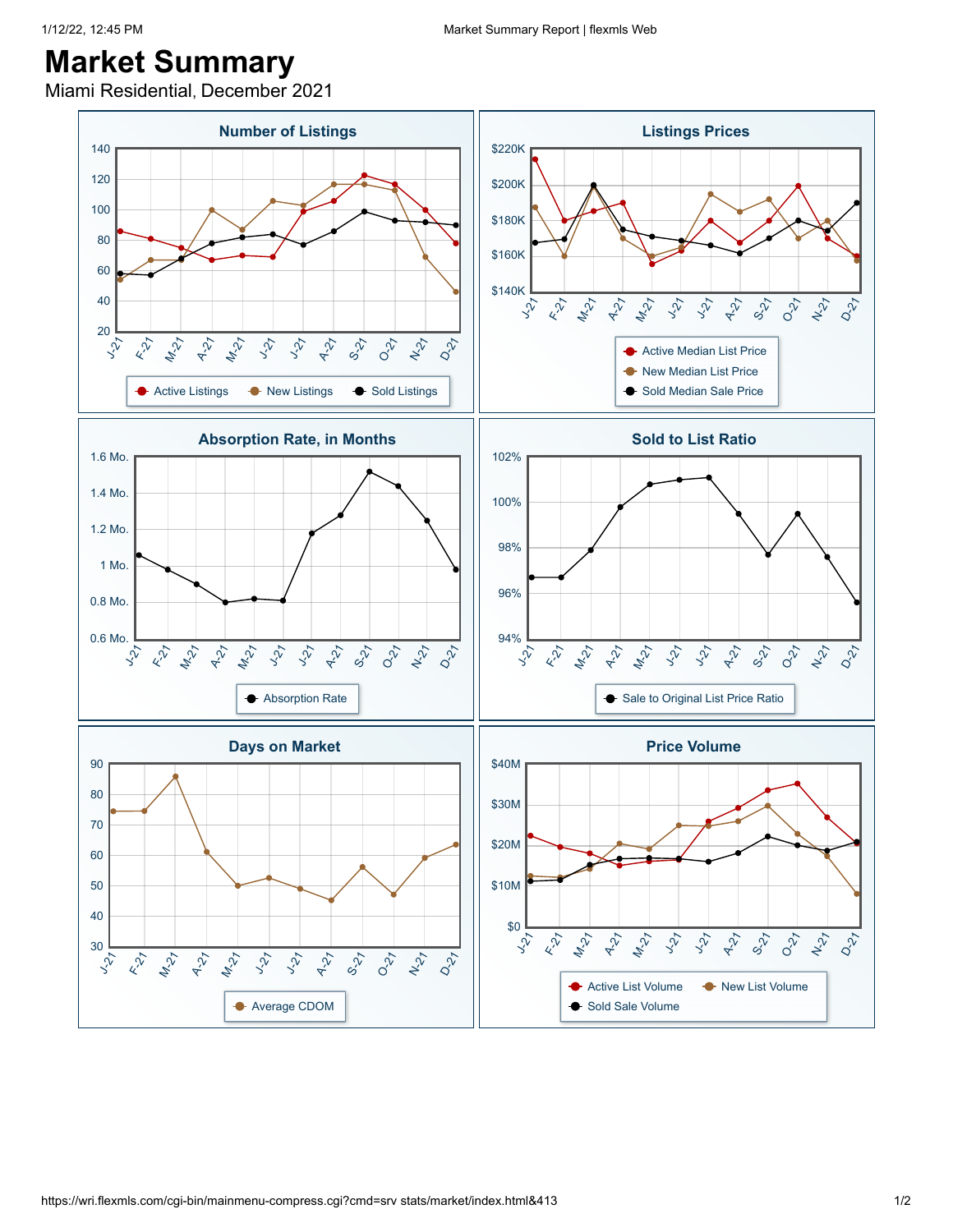| <b>Summary Statistics</b> |               |               |          |                 |                 |          |
|---------------------------|---------------|---------------|----------|-----------------|-----------------|----------|
|                           | <b>Dec-21</b> | <b>Dec-20</b> | % Chq    | <b>2021 YTD</b> | <b>2020 YTD</b> | $%$ Chg  |
| Absorption Rate           | 0.98          | 1.23          | $-20.33$ | 1.09            | 1.7             | $-35.88$ |
| Average List Price        | \$263.556     | \$258.228     | 2.06     | \$225.432       | \$215.982       | 4.38     |
| Median List Price         | \$159,950     | \$221.250     | $-27.71$ | \$175,000       | \$179.900       | $-2.72$  |
| Average Sale Price        | \$232.586     | \$186.493     | 24.72    | \$212.184       | \$205.422       | 3.29     |
| Median Sale Price         | \$189.950     | \$158.750     | 19.65    | \$174.950       | \$176.950       | $-1.13$  |
| Average CDOM              | 63            | 75            | $-16.00$ | 58              | 77              | $-24.68$ |
| Median CDOM               | 58            | 53            | 9.43     | 46              | 51              | $-9.80$  |

| <b>Sold Listings</b> |                |            |          |      |                     |         |                 | <b>Pending Listings</b> |            |         |      |                     |         |
|----------------------|----------------|------------|----------|------|---------------------|---------|-----------------|-------------------------|------------|---------|------|---------------------|---------|
|                      |                | This Month |          |      | <b>Year to Date</b> |         |                 |                         | This Month |         |      | <b>Year to Date</b> |         |
|                      | 2021           | 2020       | % Chg    | 2021 | 2020                | % Chg   |                 | 2021                    | 2020       | % Chg   | 2021 | 2020                | % Chg   |
| 0-29,999             |                |            | $-100.0$ | 2    | 16                  | $-87.5$ | 0-29,999        | 0                       | 0          | 0.0     | 3    | 19                  | $-84.2$ |
| 30,000-39,999        | 0              | 2          | $-100.0$ | 8    | 15                  | $-46.7$ | 30,000-39,999   | 0                       | 0          | 0.0     | 6    | 16                  | $-62.5$ |
| 40,000-49,999        | 13             |            | 1200.0   | 23   | 14                  | 64.3    | 40,000-49,999   | 2                       |            | 100.0   | 20   | 17                  | 17.6    |
| 50,000-59,999        | 0              | 4          | $-100.0$ | 13   | 17                  | $-23.5$ | 50,000-59,999   | O                       | $\Omega$   | 0.0     | 15   | 10                  | 50.0    |
| 60,000-69,999        | 2              | 2          | 0.0      | 17   | 25                  | $-32.0$ | 60,000-69,999   |                         |            | 200.0   | 18   | 27                  | -33.3   |
| 70,000-79,999        | 2              | 4          | $-50.0$  | 26   | 29                  | $-10.3$ | 70,000-79,999   |                         |            | 0.0     | 31   | 30                  | 3.3     |
| 80,000-89,999        | $\overline{2}$ | 5          | $-60.0$  | 29   | 30                  | $-3.3$  | 80,000-89,999   |                         |            | 300.0   | 36   | 28                  | 28.6    |
| 90,000-99,999        | 4              | 4          | 0.0      | 23   | 48                  | $-52.1$ | 90,000-99,999   |                         | 3          | $-66.7$ | 23   | 54                  | $-57.4$ |
| 100,000-119,999      | $\overline{2}$ | 5          | $-60.0$  | 56   | 71                  | $-21.1$ | 100,000-119,999 | 2                       |            | 100.0   | 71   | 68                  | 4.4     |
| 120,000-139,999      | 6              | 7          | $-14.3$  | 117  | 87                  | 34.5    | 120,000-139,999 | 6                       | 10         | $-40.0$ | 112  | 103                 | 8.7     |
| 140,000-159,999      |                | 4          | 75.0     | 105  | 74                  | 41.9    | 140,000-159,999 | 11                      | 6          | 83.3    | 109  | 82                  | 32.9    |
| 160,000-179,999      | 3              | 5          | $-40.0$  | 80   | 70                  | 14.3    | 160,000-179,999 | 6                       | 4          | 50.0    | 81   | 76                  | 6.6     |
| 180,000-199,999      | 11             | 2          | 450.0    | 63   | 46                  | 37.0    | 180,000-199,999 | 2                       | 3          | $-33.3$ | 58   | 40                  | 45.0    |
| 200,000-249,999      | 8              | 9          | $-11.1$  | 120  | 122                 | $-1.6$  | 200,000-249,999 | 3                       | 9          | $-66.7$ | 123  | 131                 | $-6.1$  |
| 250,000-299,999      | 10             | 8          | 25.0     | 89   | 133                 | $-33.1$ | 250,000-299,999 | 6                       | 5          | 20.0    | 89   | 132                 | $-32.6$ |
| 300,000-399,999      | 4              | 12         | $-66.7$  | 110  | 120                 | $-8.3$  | 300,000-399,999 | 5                       | 5          | 0.0     | 106  | 120                 | $-11.7$ |
| 400,000-499,999      | 9              | 3          | 200.0    | 50   | 36                  | 38.9    | 400,000-499,999 | 3                       | 3          | 0.0     | 47   | 40                  | 17.5    |
| $500,000+$           |                | 0          | N/A      | 33   | 23                  | 43.5    | $500,000+$      |                         | $\Omega$   | N/A     | 40   | 22                  | 81.8    |
| Totals               | 90             | 78         | 15.4     | 964  | 976                 | $-1.2$  | Totals          | 56                      | 53         | 5.7     | 988  | 1015                | $-2.7$  |

|                 | <b>Active Listings</b> |                   |          |      |              |         |                 | <b>New Listings</b> |                   |          |      |                     |         |
|-----------------|------------------------|-------------------|----------|------|--------------|---------|-----------------|---------------------|-------------------|----------|------|---------------------|---------|
|                 |                        | <b>This Month</b> |          |      | Year to Date |         |                 |                     | <b>This Month</b> |          |      | <b>Year to Date</b> |         |
|                 | 2021                   | 2020              | % Chg    | 2021 | 2020         | % Chg   |                 | 2021                | 2020              | % Chg    | 2021 | 2020                | % Chg   |
| 0-29,999        | 0                      | 0                 | 0.0      | 5    | 25           | $-80.0$ | 0-29,999        | 0                   | 0                 | 0.0      | 5    | 22                  | $-77.3$ |
| 30,000-39,999   | 0                      | 0                 | 0.0      |      | 19           | $-63.2$ | 30,000-39,999   |                     | $\Omega$          | N/A      |      | 17                  | $-58.8$ |
| 40,000-49,999   | 2                      | 2                 | 0.0      | 24   | 20           | 20.0    | 40,000-49,999   |                     | 2                 | $-50.0$  | 22   | 17                  | 29.4    |
| 50,000-59,999   | $\Omega$               | 4                 | $-100.0$ | 21   | 18           | 16.7    | 50,000-59,999   |                     |                   | 100.0    | 17   | 15                  | 13.3    |
| 60,000-69,999   | $\overline{2}$         | 3                 | $-33.3$  | 21   | 33           | $-36.4$ | 60,000-69,999   | 2                   | 0                 | N/A      | 18   | 31                  | $-41.9$ |
| 70,000-79,999   | 3                      | 5                 | $-40.0$  | 37   | 38           | $-2.6$  | 70,000-79,999   | 3                   |                   | 200.0    | 32   | 32                  | 0.0     |
| 80,000-89,999   | 5                      | 4                 | 25.0     | 39   | 39           | 0.0     | 80,000-89,999   | 3                   | 5                 | $-40.0$  | 34   | 32                  | 6.3     |
| 90,000-99,999   | 2                      | 2                 | 0.0      | 26   | 59           | $-55.9$ | 90,000-99,999   |                     | $\Omega$          | 0.0      | 26   | 48                  | $-45.8$ |
| 100,000-119,999 | 7                      | 4                 | 75.0     | 81   | 76           | 6.6     | 100,000-119,999 | 4                   |                   | 300.0    | 78   | 62                  | 25.8    |
| 120,000-139,999 | 11                     | 8                 | 37.5     | 122  | 112          | 8.9     | 120,000-139,999 | 5                   | 6                 | $-16.7$  | 118  | 102                 | 15.7    |
| 140,000-159,999 | 7                      | 9                 | $-22.2$  | 117  | 93           | 25.8    | 140,000-159,999 | 4                   | 8                 | $-50.0$  | 109  | 86                  | 26.7    |
| 160,000-179,999 | 4                      | 5                 | $-20.0$  | 89   | 86           | 3.5     | 160,000-179,999 | 4                   | 3                 | 33.3     | 85   | 77                  | 10.4    |
| 180,000-199,999 | 5                      |                   | 400.0    | 68   | 50           | 36.0    | 180,000-199,999 | 2                   | 2                 | 0.0      | 67   | 43                  | 55.8    |
| 200,000-249,999 | 5                      | 15                | $-66.7$  | 131  | 154          | $-14.9$ | 200,000-249,999 | 4                   | 11                | $-63.6$  | 119  | 138                 | $-13.8$ |
| 250,000-299,999 | 6                      | 6                 | 0.0      | 102  | 151          | $-32.5$ | 250,000-299,999 | 4                   | 5                 | $-20.0$  | 95   | 134                 | $-29.1$ |
| 300,000-399,999 | 10                     | 18                | -44.4    | 131  | 158          | $-17.1$ | 300,000-399,999 |                     | 4                 | 75.0     | 116  | 136                 | $-14.7$ |
| 400,000-499,999 | 3                      | 5                 | $-40.0$  | 55   | 53           | 3.8     | 400,000-499,999 | $\Omega$            | $\overline{2}$    | $-100.0$ | 50   | 42                  | 19.0    |
| $500,000+$      | 6                      | 9                 | $-33.3$  | 56   | 42           | 33.3    | $500,000+$      | $\Omega$            |                   | $-100.0$ | 48   | 34                  | 41.2    |
| Totals          | 78                     | 100               | $-22.0$  | 1132 | 1226         | $-7.7$  | Totals          | 46                  | 52                | $-11.5$  | 1046 | 1068                | $-2.1$  |

Information is deemed to be reliable, but is not guaranteed. © 2022 [MLS](http://www.wristinc.com/) and [FBS.](http://www.flexmls.com/copyright_notice.html?2) Prepared by Stan Hartke on Wednesday, January 12, 2022 12:45 PM.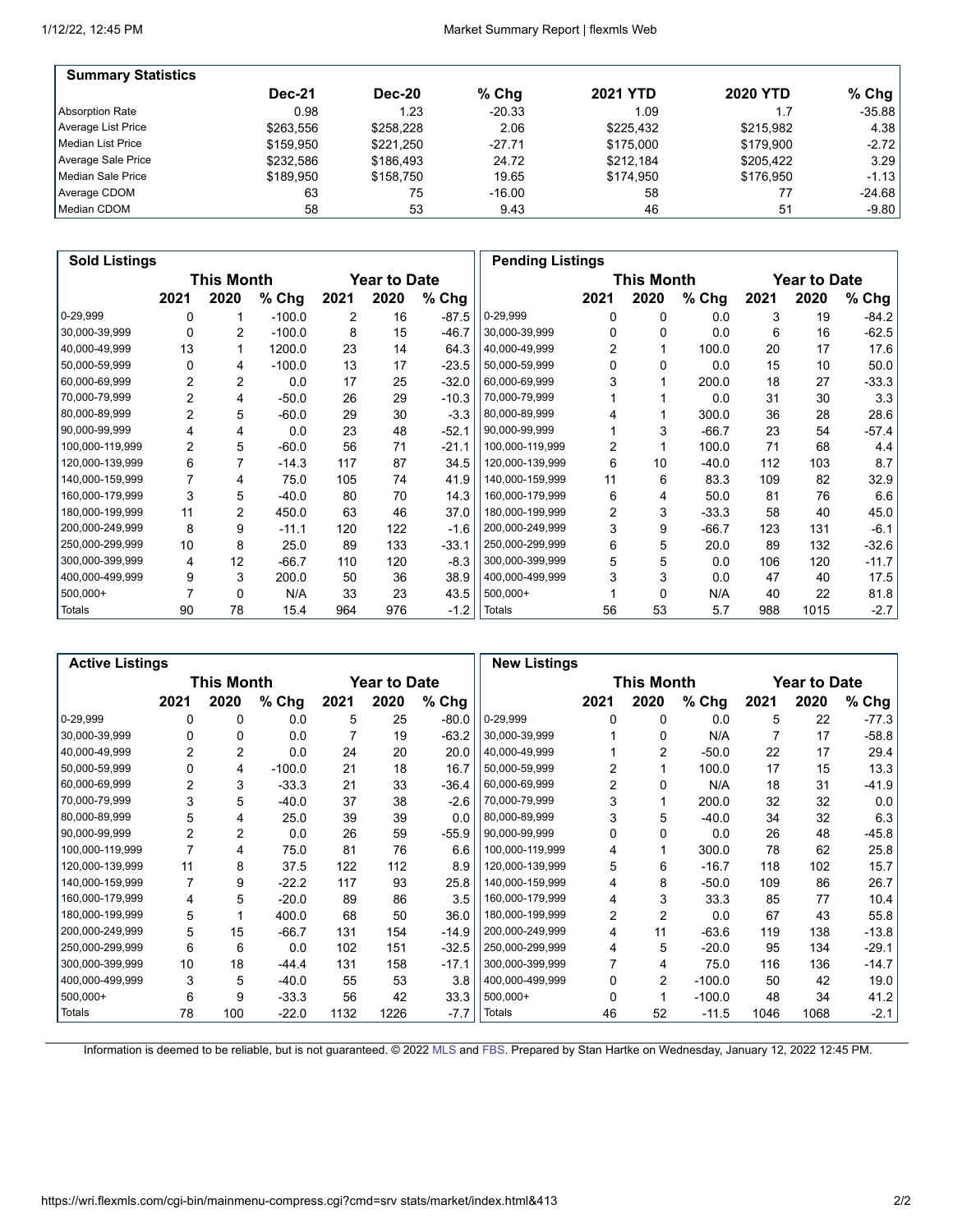Shelby Residential, December 2021